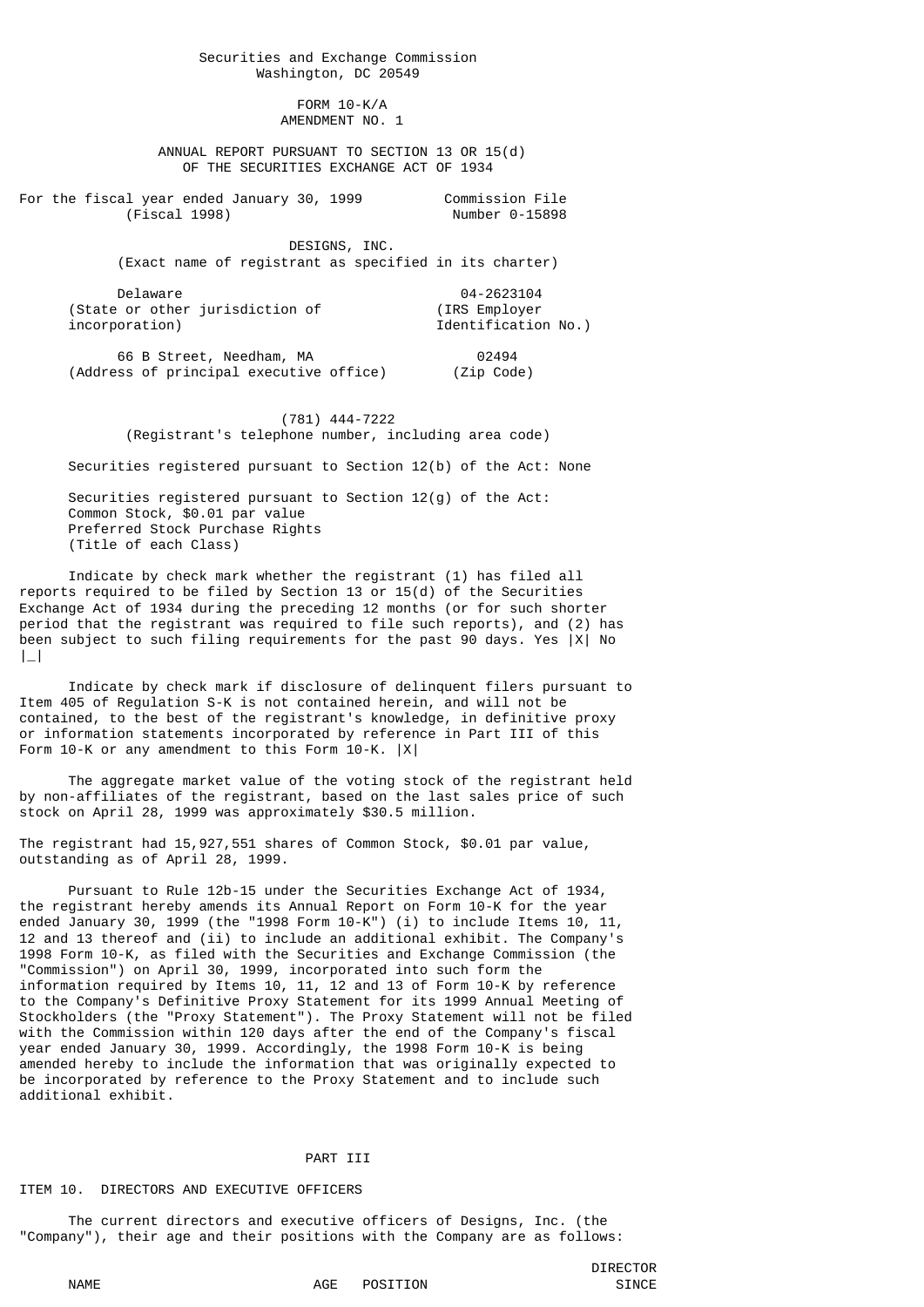| Stanley I. Berger 69                              | Chairman of the Board<br>and Director | 1976 |
|---------------------------------------------------|---------------------------------------|------|
| Joel H. Reichman 49    President, Chief Executive | Officer and Director                  | 1987 |
| James G. Groninger 55                             | Director                              | 1987 |
| Bernard M. Manuel 51                              | Director                              | 1990 |
| Melvin I. Shapiro 84                              | Director                              | 1990 |
| Peter L. Thigpen 59 Director                      |                                       | 1994 |
|                                                   |                                       |      |

 Joel H. Reichman has been President and Chief Executive Officer of the Company since December 1994. Prior to that time, he served as the Company's President and Chief Operating Officer since January 1993. Mr. Reichman has been employed by the Company since 1976 and served as its Executive Vice President from 1985 until January 1993. Mr. Reichman has been a director of the Company since 1987. Mr. Reichman has worked in the retail clothing business for more than 25 years.

 Scott N. Semel, 43, has been employed as General Counsel to the Company since 1986. Mr. Semel was elected Secretary and Vice President of the Company in March 1990, and Senior Vice President of the Company in March 1994. Mr. Semel was elected Executive Vice President of the Company in April 1996.

 Carolyn R. Faulkner, 37, joined the Company as its Controller in June 1993. In March 1994, Mrs. Faulkner was elected as a Vice President of the Company. In July 1996, Mrs. Faulkner was elected Chief Financial Officer. On January 20, 1998, Mrs. Faulkner was elected Treasurer of the Company. Prior to joining the Company, from 1985 through May 1993, Mrs. Faulkner held various positions with Coopers & Lybrand L.L.P., an independent accounting firm, including the position of Business Assurance Manager.

 Stanley I. Berger is a founder of the Company and has been its Chairman of the Board since January 1993. Mr. Berger also served as the Company's Chief Executive Officer from January 1993 until December 1994. Prior to January 1993, Mr. Berger served as the President and Chief Operating Officer of the Company since 1977. Mr. Berger has been a director of the Company since its inception.

 James G. Groninger was elected a director of the Company in 1987. Mr. Groninger is the founder and president of The BaySouth Company, a financial advisory firm. Prior to becoming associated with The BaySouth Company, from 1988 through 1994, Mr. Groninger held various positions with PaineWebber Incorporated, an investment banking and brokerage firm, including the position of Managing Director. Mr. Groninger is a member of the Board of Directors of Cygne Designs, Inc., a private label designer and manufacturer of clothing for women, and NPS Pharmaceuticals, Inc., a research and development pharmaceutical company.

 Bernard M. Manuel was elected a director of the Company in 1990. Mr. Manuel is the Chairman of the Board and Chief Executive Officer of Cygne Designs, Inc., and Chairman of the Board and Chief Executive Officer of Amvent, Inc., an international financial consulting company. Mr. Manuel has been associated with these companies since prior to 1990.

 Melvin I. Shapiro was elected a director of the Company in 1990. Mr. Shapiro retired from the independent accounting firm of Tofias, Fleishman, Shapiro & Co., P.C. in April 1998. Until his retirement, Mr. Shapiro had been a partner in that firm for more than 25 years.

 Peter L. Thigpen was elected a director of the Company in March 1994. Mr. Thigpen is a partner and a founder of Executive Reserves, a consulting firm specializing in marketing strategy, quality processes and the development of strategic business plans. Prior to becoming associated with Executive Reserves, Mr. Thigpen held various positions with Levi Strauss & Co. covering a period of more than 23 years, including the position of Senior Vice President, U.S. Operations. Mr. Thigpen has been a lecturer at the Haas School of Business at the University of California, Berkeley since 1992. Mr. Thigpen is a member of the Board of Directors of Radica Games Limited, a developer, manufacturer and distributor of electronic handheld and tabletop games.

 All directors hold office until the next Annual Meeting of Stockholders or Special Meeting in lieu thereof. Executive officers, once elected, serve at the discretion of the Board of Directors.

 The Board of Directors has an Audit Committee consisting of Messrs. Berger, Groninger, Shapiro and Thigpen, a Compensation Committee consisting of Messrs. Groninger, Manuel and Thigpen, and a Corporate Governance Committee consisting of Messrs. Berger, Groninger, Manuel, Shapiro and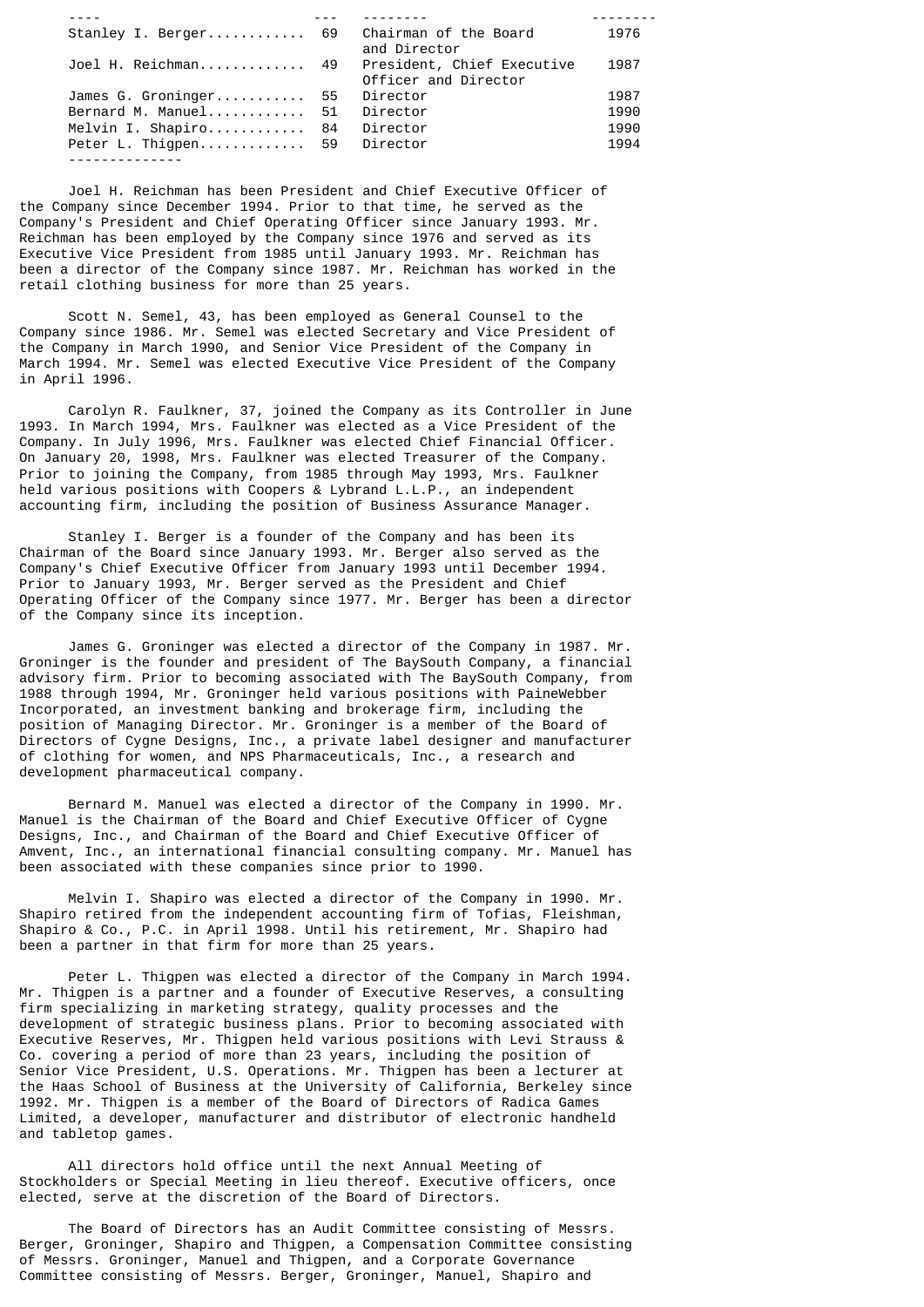Thigpen. The Audit Committee meets periodically with management and the Company's independent accountants to review matters relating to the Company's financial reporting, the adequacy of internal accounting controls and the scope and results of audit work. The Compensation Committee meets periodically to review executive and employee compensation and benefits (including stock-based compensation awards under the Company's 1992 Stock Incentive Plan, as amended (the "1992 Stock Incentive Plan")), supervise benefit plans and make recommendations regarding benefit plans to the Board of Directors. The Corporate Governance Committee is responsible for performing functions related to the governance of the Company, including, but not limited to, planning for the succession and promotion of executive officers of the Company, nominating individuals for election to the Board of Directors and establishing, coordinating and maintaining the Company's corporate compliance programs.

 On December 11, 1998, the Company announced that the Board of Directors had formed a committee of independent outside directors (the "Special Committee") to consider the Company's strategic alternatives, including a possible sale of the Company, with a view towards maximizing stockholder value in the near term. The members of the Special Committee are Messrs. Groninger, Manuel and Thigpen.

#### DIRECTOR COMPENSATION

 During the Company's fiscal year ended January 30, 1999 ("fiscal year 1998"), non-employee directors of the Company were, and during the fiscal year ending January 29, 2000 ("fiscal year 1999") such directors will continue to be, eligible to participate in the 1992 Stock Incentive Plan. The 1992 Stock Incentive Plan provides that each non-employee director of the Company who is elected by the stockholders to the Board initially will automatically be granted, upon such election, a stock option to purchase up to 10,000 shares of Common Stock at the then fair market value of Common Stock. Each non-employee director of the Company who is re-elected by the stockholders to the Board is granted, upon such re-election, a stock option to purchase up to 3,000 shares of Common Stock at the then fair market value of Common Stock. The 1992 Stock Incentive Plan further provides that each of such stock options becomes exercisable in three equal annual installments commencing twelve months following the date of grant and has a ten year term.

 During fiscal year 1998, non-employee directors of the Company were entitled to receive, in addition to reimbursement of expenses, fees for each meeting of the Board of Directors or committees of the Board in which they participated, as follows: \$3,000 for each meeting of the Board of Directors; \$3,000 for each Compensation Committee meeting; \$1,500 for each Audit Committee meeting; \$1,500 for each Corporate Governance Committee meeting; and \$3,000 for each meeting of the Special Committee. The 1992 Stock Incentive Plan also provides that non-employee directors of the Company may elect to receive all or a portion of their directors' fees, on a current or deferred basis, in shares of Common Stock that are free of any restrictions under the 1992 Stock Incentive Plan ("Unrestricted Stock"). Non-employee directors who are members of the Audit Committee received cash payments as their full compensation for two Audit Committee meetings in fiscal year 1998 that occurred before April 13, 1998. On April 13, 1998 the Board of Directors amended the 1992 Stock Incentive Plan expressly to provide the Compensation Committee of the Board of Directors (the "Compensation Committee") with the authority to waive the requirement that such an irrevocable agreement be delivered prior to the beginning of the calendar year in which a non-employee director wishes to receive shares of Unrestricted Stock in lieu of directors' fees otherwise due. On April 13, 1998 the Compensation Committee waived, with respect to calendar year 1998, compliance with the requirement that such irrevocable agreements be delivered prior to the beginning of the calendar year. This waiver was applicable to meetings of the Board of Directors and its committees held on April 13, 1998 and thereafter through the end of calendar year 1998. All non-employee directors elected to receive one-half of their directors' fees (excluding reimbursement of expenses) in shares of Unrestricted Stock for meetings of the Board of Directors and its committees in which they participated in fiscal year 1998, beginning with the meetings held on April 13, 1998.

#### SECTION 16(A) BENEFICIAL OWNERSHIP REPORTING COMPLIANCE

 Section 16(a) of the Securities Exchange Act of 1934 requires the Company's officers and directors, and persons who own more than 10% of a registered class of the Company's equity securities, to file reports of ownership and changes in ownership with the Commission. Officers, directors and greater-than-10% stockholders are required by Commission regulations to furnish the Company with copies of all Section 16(a) forms they file. Based solely upon a review of Forms 3 and 4 and amendments thereto furnished to the Company during fiscal year 1998 and Forms 5 and amendments thereto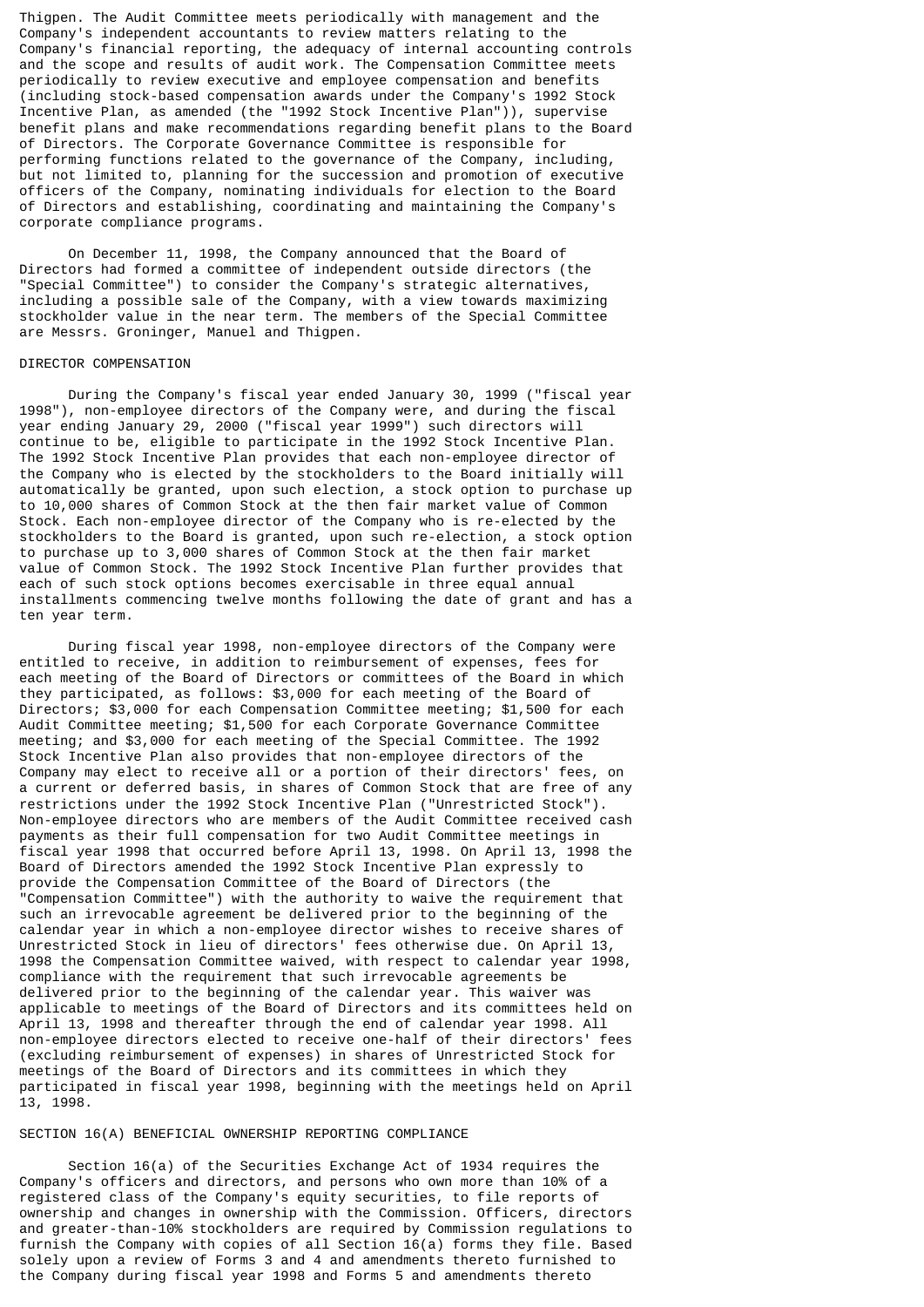furnished to the Company with respect to fiscal year 1998, the Company believes that all Section 16(a) filing requirements applicable to its officers, directors and greater-than-10% stockholders were fulfilled in a timely manner.

# ITEM 11. EXECUTIVE COMPENSATION

## SUMMARY COMPENSATION TABLE

 The following Summary Compensation Table sets forth certain information regarding compensation paid or accrued by the Company with respect to the Chief Executive Officer of the Company during fiscal year 1998 and the other two executive officers of the Company as of January 30, 1999 (collectively, the "Named Executive Officers"), for the fiscal years ended January 30, 1999, January 31, 1998 ("fiscal year 1997") and February 1, 1997 ("fiscal year 1996"):

|                                        |                | ANNUAL<br>COMPENSATION(1) |     | LONG-TERM<br>COMPENSATION<br><b>AWARDS</b>    |                                  |  |
|----------------------------------------|----------------|---------------------------|-----|-----------------------------------------------|----------------------------------|--|
| NAME AND<br>PRINCIPAL POSITION         | FISCAL<br>YEAR | SALARY(\$) BONUS(\$)      |     | <b>SECURITIES</b><br>UNDERLYING<br>OPTIONS(#) | ALL OTHER<br>COMPENSATION(\$)(2) |  |
|                                        |                |                           |     |                                               |                                  |  |
| Joel H. Reichman                       | 1998           | \$375,000                 | \$0 | 0                                             | \$3,671                          |  |
| President and Chief                    | 1997           | 375,000                   | 0   | 270,000                                       | 3,621                            |  |
| Executive Officer                      | 1996           | 375,000                   | 0   | 40,000                                        | 2,451                            |  |
| Scott N. Semel                         | 1998           | \$290,000                 | \$0 | 0                                             | \$3,610                          |  |
| Executive Vice President,              | 1997           | 290,000                   | 0   | 150,000                                       | 3,566                            |  |
| General Counsel and                    | 1996           | 290,000                   | 0   | 40,000                                        | 3,472                            |  |
| Sercretary(3)                          |                |                           |     |                                               |                                  |  |
| Carolyn R. Faulkner                    | 1998           | \$210,000                 | \$0 | 0                                             | \$3,497                          |  |
| Vice President, Chief                  | 1997           | 210,000                   | 0   | 80,000                                        | 3,453                            |  |
| Financial Officer<br>and $Treasure(4)$ | 1996           | 158,808                   | 0   | 20,000                                        | 2,412                            |  |

#### - ----------------------

- (1) Other than as described in this table or the footnotes to this table, the Company did not pay any Named Executive Officer any compensation, including incidental personal benefits, in excess of 10% of such Named Executive Officer's base salary.<br>(2) The amounts disclosed in this column c
- The amounts disclosed in this column covering fiscal year 1998 represent: (i) payments by the Company of insurance premiums for term life insurance for the benefit of the executive officers (Mr. Reichman, \$471; Mr. Semel, \$410; and Mrs. Faulkner, \$297); and (ii) matching contributions equal to \$3,200 that were made by the Company for the benefit of each of the Named Executive Officers to the Company's retirement plan (the "401(k) Plan") established pursuant to Section 401(k) of the Internal Revenue Code of 1986, as amended (the "Internal Revenue Code").
- (3) Mr. Semel was elected Executive Vice President of the Company on April 17, 1996.
- (4) Mrs. Faulkner was elected Chief Financial Officer of the Company on July 16, 1996 and was elected Treasurer of the Company on January 20, 1998.

### OPTIONS/SAR GRANTS

 The Company did not grant any stock options during fiscal year 1998 to any of the Named Executive Officers.

### OPTION EXERCISES AND FISCAL YEAR-END VALUES

 The following Fiscal Year-End Option Table sets forth certain information regarding stock options held as of January 30, 1999 by the Named Executive Officers. None of the Named Executive Officers exercised any stock options during fiscal 1998: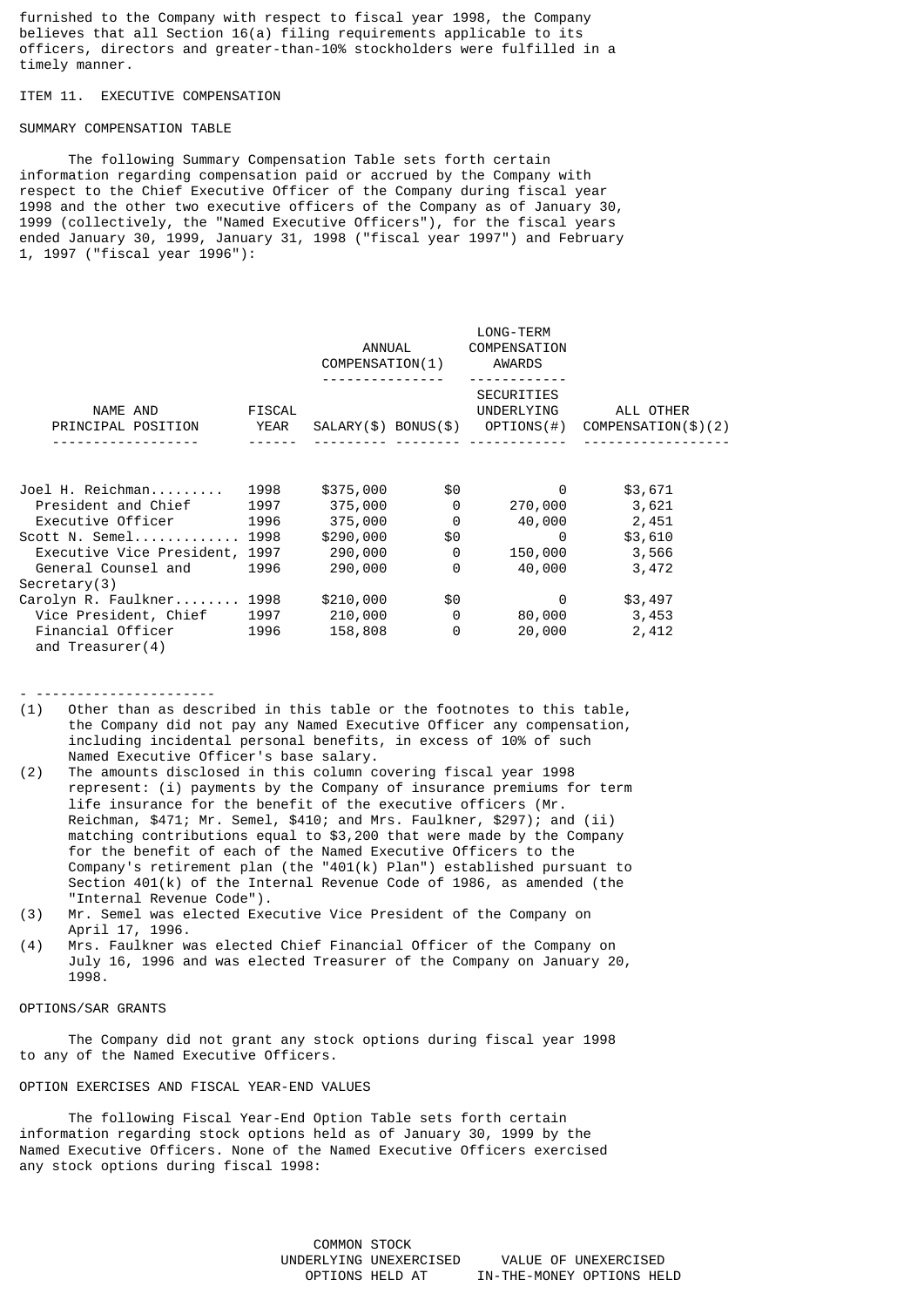|                     |         | FISCAL YEAR-END(1) AT FISCAL YEAR-END(\$)(2)        |     |     |
|---------------------|---------|-----------------------------------------------------|-----|-----|
| NAME                |         | EXERCISABLE UNEXERCISABLE EXERCISABLE UNEXERCISABLE |     |     |
|                     |         |                                                     |     |     |
| Joel H. Reichman    | 303,166 | 229,334                                             | \$0 | \$0 |
| Scott N. Semel      | 229,166 | 133,334                                             | 0   | 0   |
| Carolyn R. Faulkner | 42,333  | 73,667                                              | 0   | 0   |

- --------------

- (1) Includes 270,000, 150,000 and 80,000 options for Mr. Reichman, Mr. Semel and Mrs. Faulkner, respectively, which are subject to forfeiture if the per share price of Common Stock does not close at or above \$12.00 for at least five trading days ending on or prior to April 28, 2002.<br>(2) "Value" means t
- "Value" means the difference between the option exercise price and the market value, as of the fiscal year-end, of the shares of Common Stock acquired upon exercise. Based on the last sale price of Common Stock (\$2.81 per share) on January 29, 1999, as reported by The Nasdaq Stock Market, less the applicable option exercise price, no option held by a Named Executive Officer was "in the money" as of the end of fiscal year 1998.

#### EMPLOYMENT AGREEMENTS

 The Company entered into employment agreements, effective as of October 16, 1995, with each of Joel H. Reichman and Scott N. Semel for three-year terms ending October 15, 1998, and an employment agreement, effective as of May 9, 1997, with Carolyn R. Faulkner for a three-year term ending May 8, 2000. Each of these employment agreements (collectively, the "Employment Agreements") provides for automatic renewal for successive one-year terms unless either party notifies the other to the contrary at least 90 days prior to expiration of the then current term. Each of Mr. Reichman's and Mr Semel's employment agreements renewed pursuant to this automatic renewal provision as of October 15, 1998.

 The Employment Agreements require each executive officer to devote substantially all of the executive officer's time and attention to the business of the Company as necessary to fulfill his or her duties. Pursuant to the Employment Agreements, Messrs. Reichman and Semel and Mrs. Faulkner were each initially entitled to be paid base salary at an annual rate of \$375,000, \$255,000 and \$210,000, respectively. The Employment Agreements provide that the executive officers' annual rate of base salary for the remaining years of employment may be increased by the Compensation Committee in its sole discretion. The Employment Agreements further provide that, effective as of the first day of each fiscal year of the Company, each executive officer's annual rate of base salary will be increased by at least the percentage increase in the cost of living in Boston, Massachusetts. Each of Messrs. Reichman and Semel and Mrs. Faulkner waived their right to receive this increase for fiscal 1998. The Employment Agreements also provide for the payment of bonuses in such amounts as may be determined by the Compensation Committee. While an executive officer is employed by the Company, the Company provides the executive officer with a full-size automobile for the executive officer's personal use and for use in performance of his or her employment duties and obligations, including maintenance of and fuel for such automobile. Each executive officer is entitled to vacations and to participate in and receive any other benefits customarily provided by the Company to its senior executives (including any bonus, retirement, short and long-term disability insurance, major medical insurance and group life insurance plans in accordance with the terms of such plans), including stock option plans, all as determined from time to time by the Compensation Committee.

 The Employment Agreements provide that in the event the executive officer's employment is terminated by the Company at any time for any reason other than "justifiable cause" (as defined in the Employment Agreements), disability or death, or in the event that the Company shall fail to renew the Employment Agreement at any time within two years following the date of a "Change in Control of the Company," the Company is required, upon such termination or failure to renew, immediately to pay to the executive officer, in a lump sum, a severance payment equal to the greater of (i) one-twelfth of the executive officer's then annual base salary multiplied by the number of months remaining in the term of the Employment Agreement or (ii) a sum equal to his or her annual base salary then in effect multiplied by two. In addition, in the event the executive officer's employment is terminated under such circumstances, the executive officer is also entitled to continue to participate, at the Company's expense, in the Company's health insurance and disability insurance programs to the extent permitted by such programs for a period of two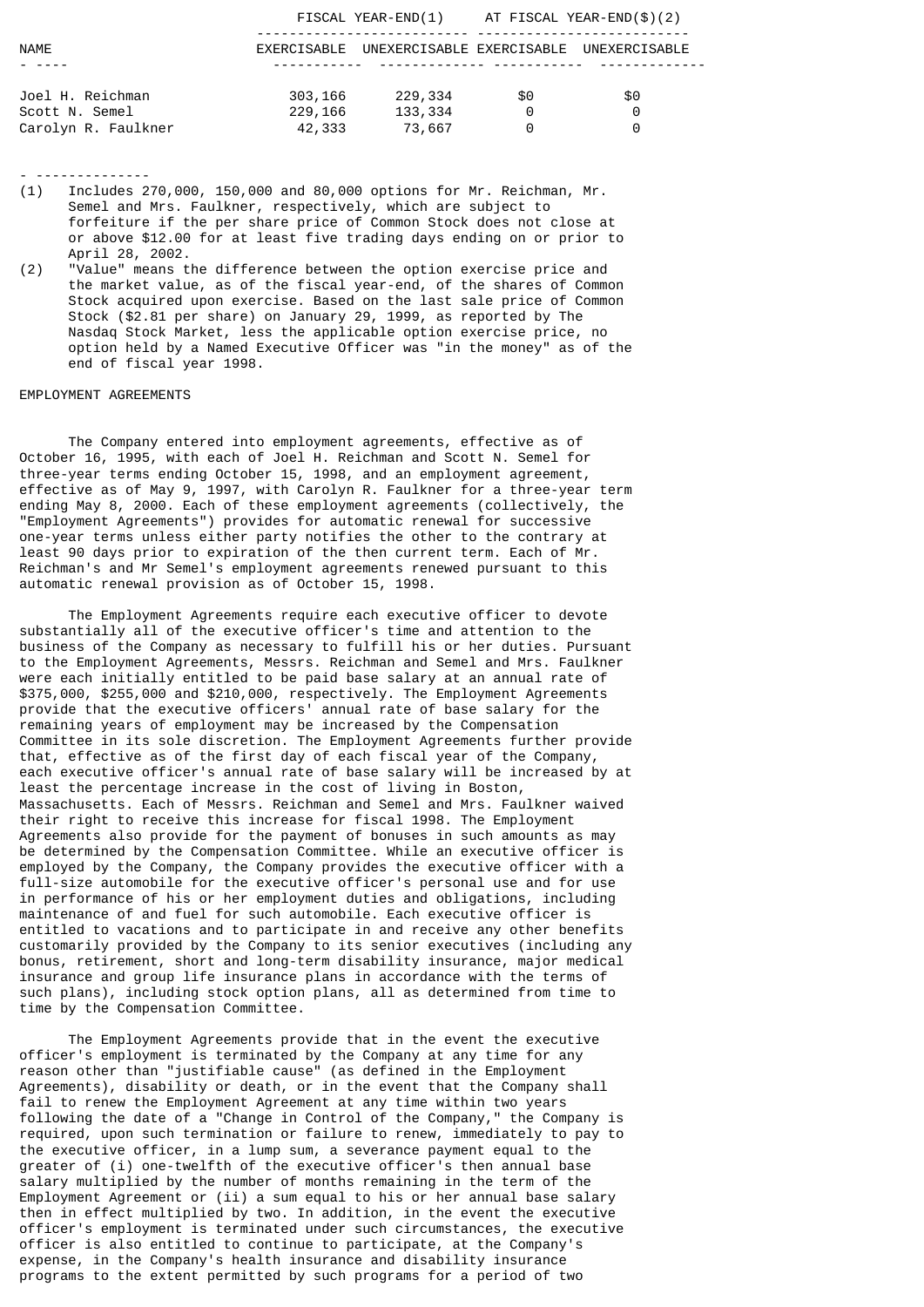years. The Employment Agreements also provide that in the event the Company elects not to renew the Employment Agreement (other than within two years following a Change of Control of the Company), the Company will pay the executive officer a sum equal to the greater of (i) one year's annual base salary or (ii) two months' base salary plus one-sixth of the executive officer's bonus, if any, relating to the most recently completed fiscal year, for each year the executive officer has been employed by the Company. If an executive officer dies while he or she is on Company business, then the Company is required to pay such executive officer's estate one-half of his or her then annual base salary.

 Each Employment Agreement contains confidentiality provisions pursuant to which each executive officer agrees not to disclose confidential information regarding the Company. Each Employment Agreement also contains covenants pursuant to which each executive officer agrees during the term of his or her employment and for a one-year period following the termination of his or her employment, not to have any connection with any business which competes with the business of the Company. Each Employment Agreement provides that in the event of termination of employment (unless such termination is because the Company fails to renew the Employment Agreement or the Company terminates the executive officer's employment within two years following a Change in Control of the Company), the executive officer will be available on a part-time basis to advise and consult with the Company, with respect to the affairs of the Company, for up to one year following termination of employment. In the event the Company elects not to renew an executive officer's Employment Agreement, or terminates the executive officer's employment within two years following a Change in Control of the Company, or fails to make the required severance payments described above, then the non-competition covenants contained in such executive officer's Employment Agreement will automatically terminate.

 Under the Employment Agreements, the executive officer may terminate his or her employment at any time upon 30 days' prior notice. Upon the executive officer's termination of employment or election not to renew his or her Employment Agreement, the non-competition covenants contained in such executive officer's Employment Agreement will terminate unless the Company pays the executive officer the severance payments described above. In such event, the executive officer will be entitled to receive such portion of his or her annual base salary and bonus, if any, as had been accrued to date.

 For purposes of the Employment Agreements, a "Change in Control of the Company" is deemed to occur if:  $(i)$  there is consummated  $(a)$  any consolidation or merger of the Company in which the Company is not the continuing or surviving corporation or pursuant to which shares of the Company's Common Stock would be converted into cash, securities or other property, other than a merger of the Company in which the holders of the Company's Common Stock immediately prior to the merger have the same proportionate ownership of common stock of the surviving corporation immediately after the merger, or (b) any sale, lease, exchange or other transfer (in one transaction or a series of related transactions) of all, or substantially all, of the assets of the Company; or (ii) the stockholders of the Company approve any plan or proposal for liquidation or dissolution of the Company; or (iii) any person (as such term is used in Sections 13(d) and  $14(\alpha)(2)$  of the Exchange Act) becomes the beneficial owner (within the meaning of Rule 13d-3 promulgated under the Exchange Act) of 40% or more of the Company's outstanding Common Stock other than pursuant to a plan or arrangement entered into by such person and the Company; or (iv) during any period of two consecutive years, individuals who at the beginning of such period constitute the entire Board of Directors of the Company cease for any reason to constitute a majority thereof unless the election, or the nomination for election by the Company's stockholders, of each new director was approved by a vote of at least two-thirds of the directors then still in office who were directors at the beginning of the period.

 The Employment Agreements also provide that if, in connection with a change of ownership or control of the Company or a change in ownership of a substantial portion of the assets of the Company (all within the meaning of Section 280G(b)(2) of the Internal Revenue Code), an excise tax is payable by the executive officer under Section 4999 of the Internal Revenue Code, then the Company will pay to the executive officer additional compensation which will be sufficient to enable the executive officer to pay such excise tax as well as the income tax and excise tax on such additional compensation, such that, after the payment of income and excise taxes, the executive officer is in the same economic position in which he would have been if the provisions of Section 4999 of the Internal Revenue Code had not been applicable.

In May 1999, the Company established a trust (the "Trust") for the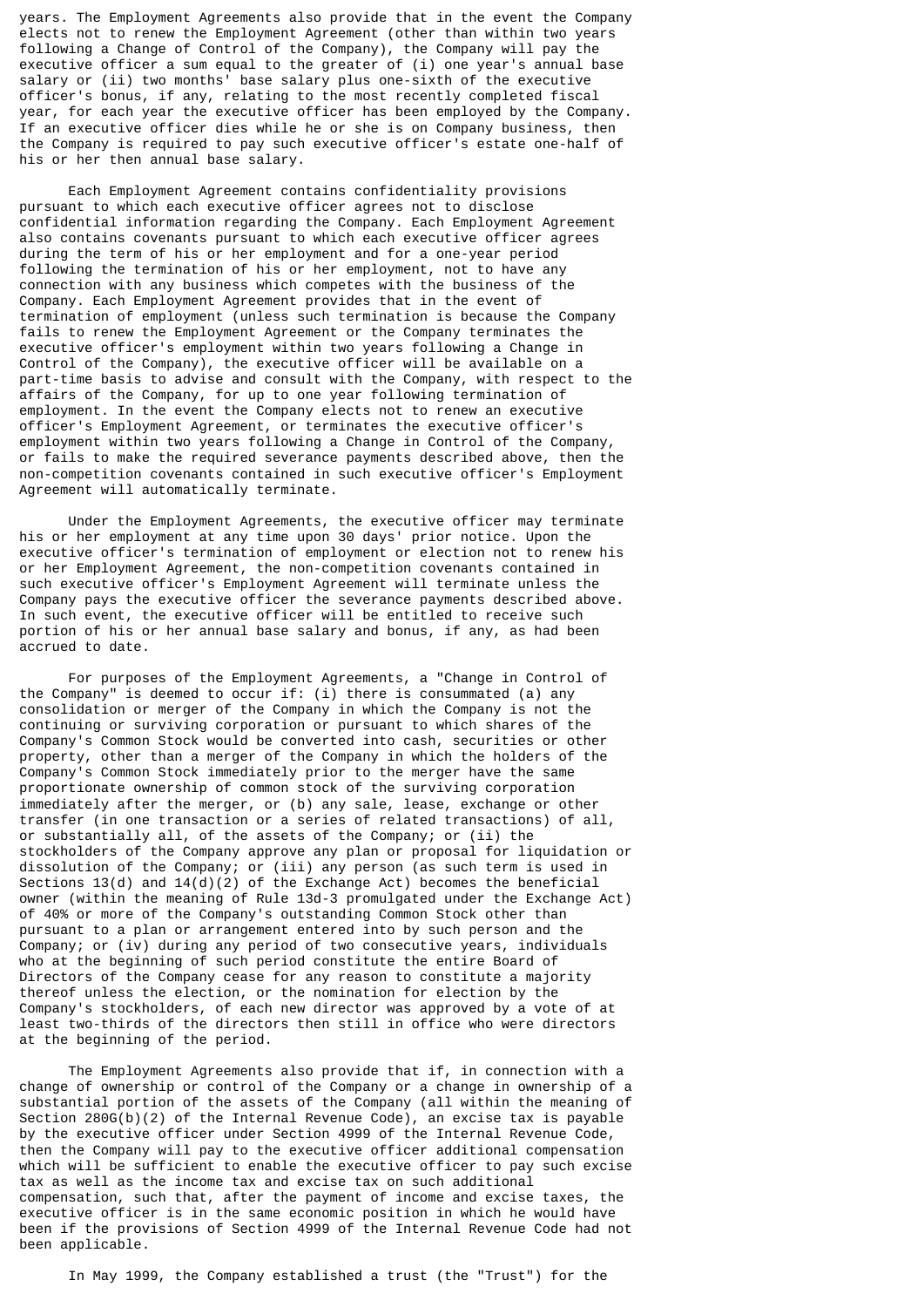purpose of securing already existing obligations of the Company to Messrs. Reichman and Semel and Mrs. Faulkner (the "Trust Executives") under the Employment Agreements, the "Indemnification Agreements" (as defined below) and the Company's By-Laws. The Company deposited \$2.3 million in the Trust for these obligations. The funds will be held in the Trust to pay the amounts due under the Employment Agreements to the Trust Executives in the event of a Change in Control of the Company and also to pay any amounts due to the Trust Executives pursuant to the Indemnification Agreements or the Company's By-Laws.

 The Trust may be revoked by the Company, and the funds withdrawn, after (i) November 11, 1999, if no Change in Control of the Company has occurred or (ii) a period of twenty-eight months following a Change in Control of the Company. In addition, the Trust may terminate on the date on which the Trust Executives and their beneficiaries are no longer entitled to benefits under the terms of the Employment Agreements, the Indemnification Agreements or the Company's By-Laws, unless sooner revoked by the Company as described above. The Trust may not be amended by the Company in any manner adverse to the Trust Executives and their beneficiaries following a Change in Control of the Company.

 The Trust Executives have no preferred claim on, or any beneficial ownership interest in, any assets of the Trust. Any rights created under the Employment Agreements, the Indemnification Agreements or the Company's By-Laws and the Trust are unsecured contractual rights of the Trust Executives against the Company. Any assets of the Trust are subject to the claims of the Company's creditors in the event the Company becomes insolvent or in certain circumstances if the Lenders (as defined herein) accelerate time for payment under the Amended and Restated Loan and Security Agreement dated as of June 4, 1998, by and among the Company and BankBoston Retail Finance Inc. and Norwest Business Credit Inc. now known as Wells Fargo Business Credit Inc. (collectively, the "Lenders").

# COMPENSATION COMMITTEE INTERLOCKS AND INSIDER PARTICIPATION

 James G. Groninger, Bernard M. Manuel and Peter L. Thigpen served on the Compensation Committee during all of fiscal year 1998. Persons serving on the Compensation Committee had no relationships with the Company in fiscal year 1998 other than their relationship to the Company as directors entitled to the receipt of standard compensation as directors and members of certain committees of the Board and their relationship to the Company as beneficial owners of shares of Common Stock and options exercisable for shares of Common Stock. No person serving on the Compensation Committee or on the Board of Directors is an executive officer of another entity for which an executive officer of the Company serves on the board of directors or on that entity's compensation committee.

## ADDITIONAL INFORMATION CONCERNING EXECUTIVE COMPENSATION

## 401(K) PLAN

 On January 27, 1993, the Board of Directors adopted the 401(k) Plan. All eligible employees of the Company are entitled to participate in the Plan. The 401(k) Plan permits each participant to defer up to fifteen percent of such participant's annual salary up to a maximum annual amount (\$9,500 in calendar year 1997 and \$10,000 in calendar year 1998). The Board of Directors of the Company may determine, from fiscal year to fiscal year, whether and to what extent the Company will contribute to the 401(k) Plan by matching contributions made to the Plan by eligible employees. During fiscal year 1998, the matching contribution by the Company continued to be 50% of contributions by eligible employees up to a maximum of six percent of salary.

#### SENIOR EXECUTIVE INCENTIVE PLAN

 The SEIP was initially adopted by the Board of Directors of the Company during fiscal year 1996. The SEIP is an incentive compensation plan under which executive officers of the Company may be eligible to receive annual cash bonus payments. The Compensation Committee determined that none of the Named Executive Officers were eligible to participate, and did not designate any Named Executive Officers as participants, in the SEIP for fiscal 1998.

#### KEY MAN INSURANCE

 The Company has obtained a key man life insurance policy in the amount of \$2,000,000 on the life of Mr. Reichman. The Company pays the premium for such policy and is the sole beneficiary thereof.

#### LIMITATION OF LIABILITY; INDEMNIFICATION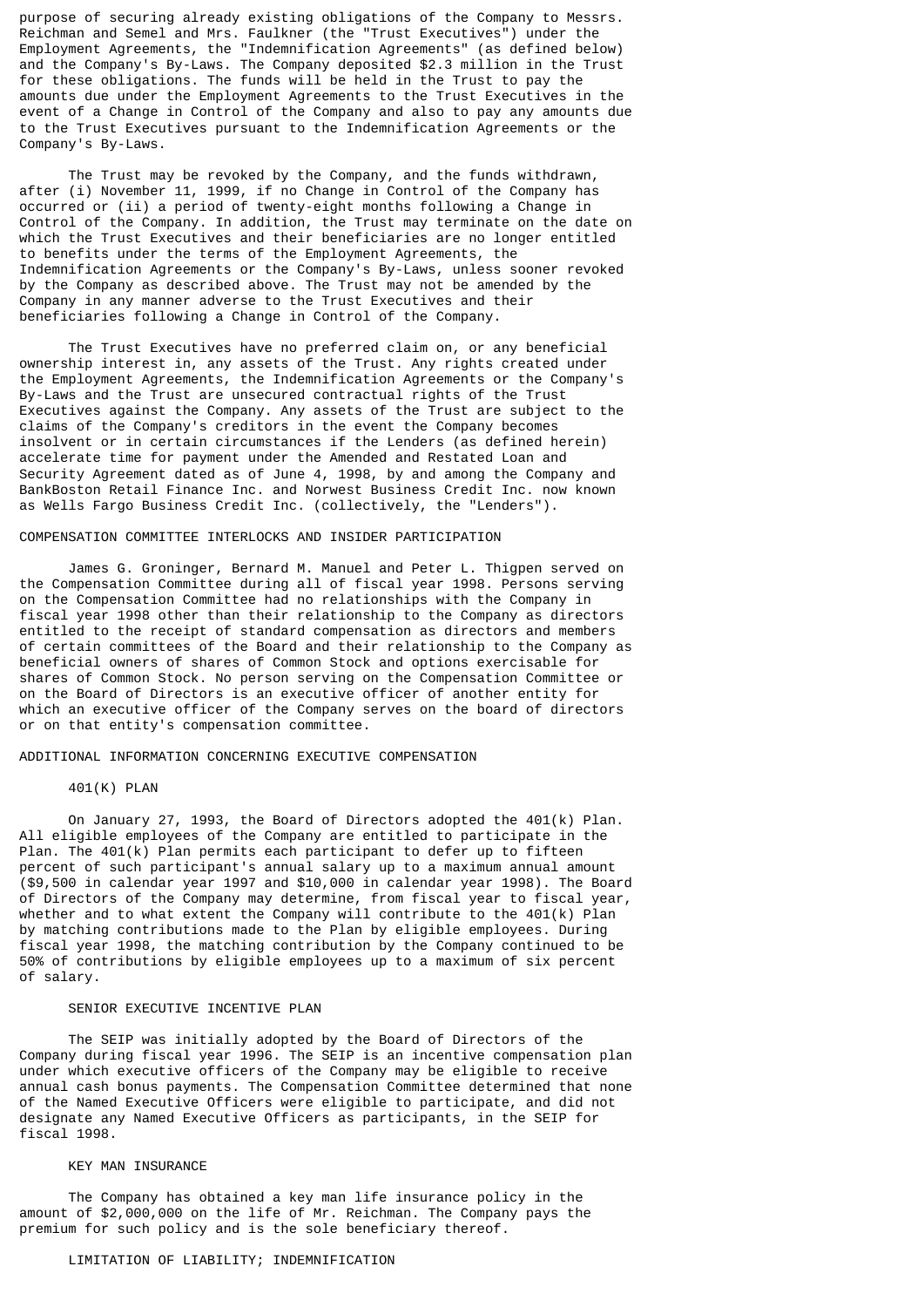The Company's Restated Certificate of Incorporation, as amended (the "Certificate of Incorporation"), provides that no director of the Company shall be personally liable to the Company or to any of its stockholders for monetary damages arising out of such director's breach of fiduciary duty, except to the extent that the elimination or limitation of liability is not permitted by the Delaware General Corporation Law. The Delaware General Corporation Law, as currently in effect, permits charter provisions eliminating the liability of directors for breach of fiduciary duty, except that directors remain liable for (i) any breach of the directors' duty of loyalty to a company or its stockholders, (ii) acts or omissions not in good faith or which involve intentional misconduct or a knowing violation of law, (iii) any payment of a dividend or approval of a stock repurchase that is illegal under Section 174 of the Delaware General Corporation Law, or (iv) any transaction from which the directors derived an improper personal benefit. The effect of this provision of the Certificate of Incorporation is that directors cannot be held liable for monetary damages arising from breaches of their duty of care, unless the breach involves one of the four exceptions described in the preceding sentence. The provision does not prevent stockholders from obtaining injunctive or other equitable relief against directors, nor does it shield directors from liability under federal or state securities laws.

 The Certificate of Incorporation and the Company's by-laws further provide for indemnification of the Company's directors and officers to the fullest extent permitted by Section 145 of the Delaware General Corporation Law, including circumstances in which indemnification is otherwise discretionary.

 On December 10, 1998, the Company's Board of Directors authorized the Company to enter into indemnification arrangements (the "Indemnification Agreements") with each of the Company's directors and executive officers (collectively, the "Indemnitees"). The Indemnification Agreements provide for the indemnification of, and advancing of expenses incurred by, each Indemnitee, by reason of any event or occurrence (an "Indemnifiable Event") related to the fact that such Indemnitee is or was a director or officer of the Company. Such expenses include attorneys' fees and all other costs or obligations paid or incurred in connection with investigating, defending or being a witness in or preparing to defend, be a witness in or participate in, any claim relating to an Indemnifiable Event.

ITEM 12. SECURITY OWNERSHIP OF CERTAIN BENEFICIAL OWNERS AND MANAGEMENT

(a) Security Ownership of Certain Beneficial Owners

 The following named persons were the only individuals or entities believed by the Company to be the beneficial owners of more than five percent of the issued and outstanding shares of Common Stock as of April 20, 1999. The Company is informed that, except as indicated, all of them have sole voting and investment power with respect to all shares of Common Stock shown as beneficially owned by them, subject to community property laws where applicable.

| NAME AND ADDRESS OF BENEFICIAL OWNER BENEFICIALLY OWNED                                           | NUMBER OF SHARES PERCENTAGE(1) OF | <b>COMMON STOCK</b> |
|---------------------------------------------------------------------------------------------------|-----------------------------------|---------------------|
| Grace & White, Inc.<br>515 Madison Avenue<br>New York, New York 10022                             | 2,057,100(2)                      | 12.9%               |
| Franklin Resources, Inc.<br>777 Mariners Island Boulevard<br>San Mateo, California 94403          | 1,900,000(3)                      | 11.9                |
| Jewelcor Management Inc.<br>100 North Wilkes-Barre Boulevard                                      | 1,570,200(4)                      | 9.9                 |
| Stanley I. Berger<br>100 Essex Road<br>Chestnut Hill, Massachusetts 02467                         | 1,203,029(5)                      | 7.4                 |
| Dimensional Fund Advisors Inc.<br>1299 Ocean Avenue, 11th Floor<br>Santa Monica, California 90401 | 838,400(6)                        | 5.3                 |

- ------------------ (1) Beneficial ownership is determined in accordance with the rules of the Securities and Exchange Commission and generally includes voting or investment power with respect to securities. Except as indicated, each person possesses sole voting and investment power with respect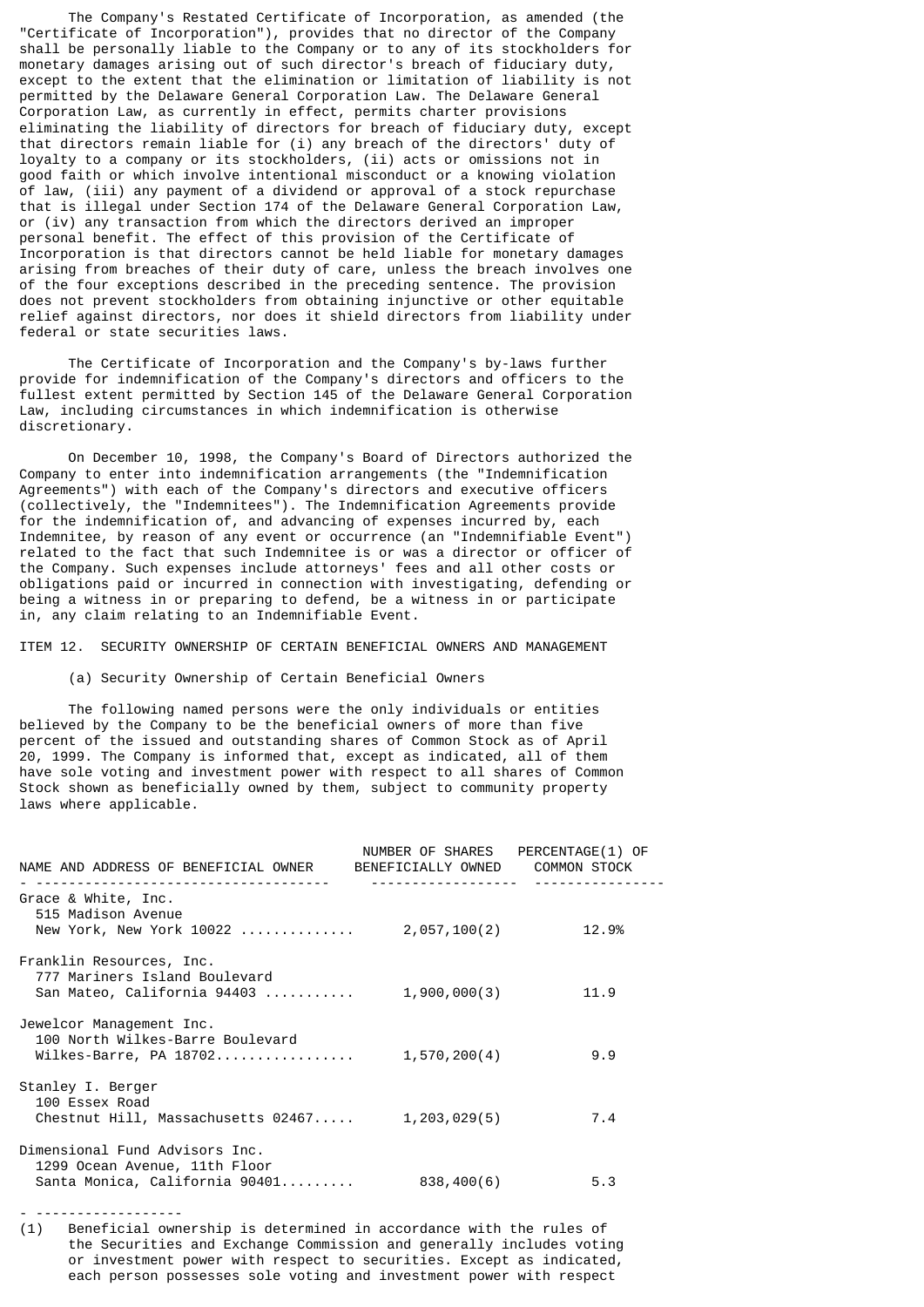to all of the shares of Common Stock owned by such person, subject to community property laws where applicable. In computing the number of shares beneficially owned by a person and the percentage ownership of that person, shares of Common Stock subject to options held by that person that are currently exercisable, or become exercisable by June 19, 1999 (60 days after April 20, 1999), are deemed outstanding. Such shares, however, are not deemed outstanding for the purpose of computing the percentage ownership of any other person. Percentage ownership is based on 15,926,219 shares of Common Stock outstanding on April 20, 1999, plus securities deemed to be outstanding with respect to individual stockholders pursuant to Rule 13d-3(d)(1) under the Exchange Act. The information as to each person has been furnished by such person.

- (2) The Company received a report styled "Amendment No. 1 to Schedule 13G" dated February 8, 1999, stating that Grace & White, Inc. ("Grace & White") was the beneficial owner of the number of shares of Common Stock set forth opposite its name in the table above. The report indicates that at December 31, 1998 Grace & White had sole voting power with respect to 194,000 shares and that Grace & White may be deemed to beneficially own, within the meaning of Rule 13d-3 of the Exchange Act, 2,057,100 shares over which it had sole dispositive power. The report indicates that the shares were acquired in the ordinary course of Grace & White's investment advisory business and not with the purpose of changing or influencing the control of the Company.
- (3) The Company received a report on Schedule 13G/A dated May 8, 1999 and filed jointly by Franklin Resources, Inc. ("FRI"), Franklin Advisory Services, Inc. ("FASI"), Charles B. Johnson and Rupert H. Johnson, Jr. FASI is an investment adviser; FRI is the parent holding company of FASI; and Charles B. Johnson and Rupert H. Johnson, Jr. each own in excess of 10% of the outstanding stock, and are the principal stockholders, of FRI. The report states that FASI had sole voting power and sole dispositive power over 1,900,000 shares as of that date. The report further states that the shares were beneficially owned by one or more open or closed-end investment companies or other managed accounts which are advised by direct and indirect investment adviser subsidiaries of FRI. The report indicates that the shares were acquired in the ordinary course of business and not with the purpose of changing or influencing the control of the Company. The report describes the relationship among Franklin, FASI, Charles B. Johnson and Rupert H. Johnson, Jr., but it does not affirm the existence of a "group" as that term is used in Section 13(d)(3) of the Exchange Act; nevertheless, the Company believes that FRI, FASI, Charles B. Johnson and Rupert H. Johnson, Jr. may be deemed to constitute a group under Section  $13(d)(3)$  of the Exchange Act and that such group may be deemed to be the beneficial owner of the shares described in this footnote.<br>(4) The Company has received reports o
- The Company has received reports on Schedule 13D, initially dated as of November 27, 1998 and amended through May 12, 1999 and filed jointly on behalf of Jewelcor Management, Inc., ("Jewelcor"), Jewelcor, Inc., S.H. Holdings, Inc., Seymour Holtzman and Evelyn Holtzman. Jewelcor is a wholly-owned subsidiary of Jewelcor Inc. Jewelcor, Inc. is a wholly-owned subsidiary of S.H. Holdings, Inc. Seymour Holtzman and Evelyn Holtzman own, as tenants by the entirety, a controlling interest of S.H. Holdings, Inc. The last report filed before the date of this table, filed as of March 25, 1999, states that Jewelcor had sole voting power and sole dispositive power over 1,570,200 shares as of that date. The report describes the relationship among Jewelcor, Jewelcor, Inc., S.H. Holdings, Inc., Seymour Holtzman and Evelyn Holtzman, but it does not affirm the existence of a "group" as that term is used in Section 13(d)(3) of the Exchange Act; nevertheless, the Company believes that Jewelcor, Jewelcor, Inc., S.H. Holdings, Inc., Seymour Holtzman and Evelyn Holtzman may be deemed to constitute a group under Section  $13(d)(3)$  of the Exchange Act and that such group may be deemed to be the beneficial owner of the shares described in this footnote. See "Changes in Control."<br>Includes 241,500 shar
- Includes 241,500 shares issuable pursuant to outstanding stock options exercisable within 60 days of April 20, 1999. Stanley I. Berger filed a Schedule 13D with the Securities and Exchange Commission as of December 29, 1998, stating that he had consented or would consent in his capacity as a shareholder to the proposals described in the Consent Solicitation Statement of Jewelcor. The Jewelcor Consent Solicitation Statement expired without the election of any new members to the Company's Board of Directors. See "Changes in Control."<br>(6) The Company
- The Company received a report on Schedule 13G dated February 12, 1999 stating that Dimensional Fund Advisors Inc. ("DFAI") was reporting the beneficial ownership of an aggregate of 838,400 shares by four investment companies to which DFAI furnishes investment advice and certain other investment vehicles to which DFAI serves as an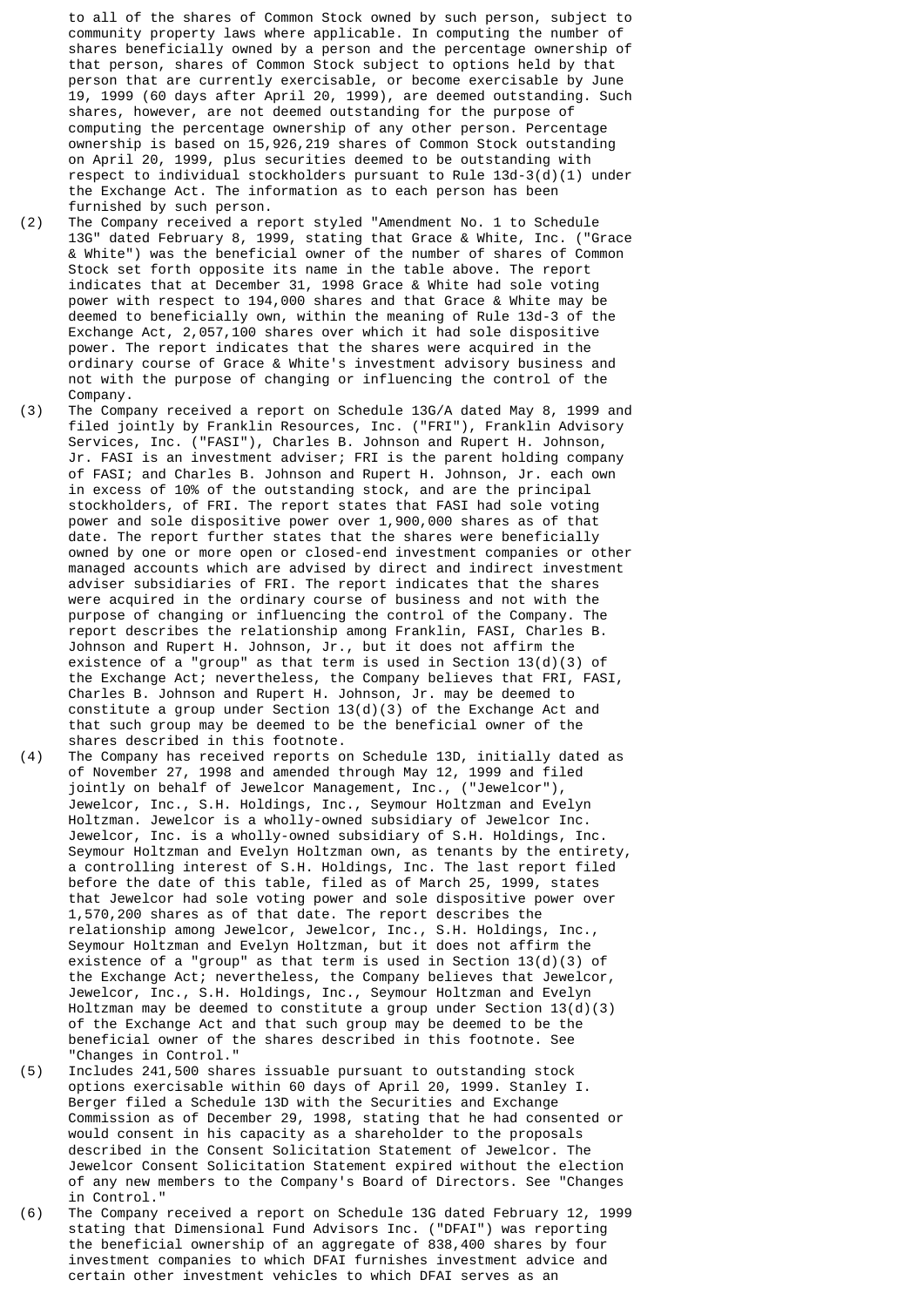investment adviser. These investment companies and other investment vehicles are referred to as the "Portfolios" in the Schedule 13G filed by DFAI. The Schedule 13G states that all securities reported in the Schedule 13G are owned by advisory clients of DFAI, none of which, to DFAI's knowledge, owns more than five percent of the outstanding shares of Common Stock of the Company. The report on Schedule 13G indicates that at December 31, 1998 DFAI had sole voting power and with respect to all 838,400 shares reported and that DFAI may be deemed to beneficially own such shares within the meaning of Rule 13d-3 of the Exchange Act in that it had sole dispositive power over them. The report indicates that the shares were acquired in the ordinary course of business and not with the purpose of changing or influencing the control of the Company. The report describes the relationship among DFAI and its advisory clients but does not affirm the existence of a "group" as that term is used in Section  $13(d)(3)$  of the Exchange Act. DFAI disclaims beneficial ownership of the shares; nevertheless, the Company believes that DFAI and its advisory clients may be deemed to constitute a group under Section 13(d)(3) of the Exchange Act and that such group may be deemed to be the beneficial owner of the shares described in this footnote.

(b) Security Ownership of Management

 As of April 20, 1999, the following directors of the Company, the Named Executive Officers and the directors and Named Executive Officers as a group were the beneficial owners of the indicated amount of issued and outstanding shares of Common Stock. Except as indicated, all of them have sole voting and investment power with respect to all shares of Common Stock shown as beneficially owned by them, subject to community property laws where applicable.

| NAME AND TITLE OF BENEFICIAL OWNER                                                                                                               | NUMBER OF SHARES<br>0F<br>COMMON STOCK<br>BENEFICIALLY COMMON STOCK<br>OWNED<br><u> - - - - - - - - - - - - - - - -</u> | PERCENTAGE<br>$(1)$ OF<br>OUTSTANDING<br><u> - - - - - - - - - - - -</u> |
|--------------------------------------------------------------------------------------------------------------------------------------------------|-------------------------------------------------------------------------------------------------------------------------|--------------------------------------------------------------------------|
| Stanley I. Berger<br>Chairman of the Board and Director $1,203,029(2)$ 7.4%                                                                      |                                                                                                                         |                                                                          |
| Joel H. Reichman<br>President, Chief Executive Officer and<br>$Director \dots \dots \dots \dots \dots \dots \dots \dots \dots \dots \dots \dots$ | 416,455(3)                                                                                                              | 2.6                                                                      |
| Scott N. Semel<br>Executive Vice President, General<br>Counsel and Secretary                                                                     | 310, 537(4)                                                                                                             | 1.9                                                                      |
| Carolyn R. Faulkner<br>Vice President, Chief Financial Officer<br>and Treasurer                                                                  | 60, 333(5)                                                                                                              | $^\star$                                                                 |
| James G. Groninger<br>Director                                                                                                                   | 69, 294(6)                                                                                                              | $\star$                                                                  |
| Melvin I. Shapiro<br>Director                                                                                                                    | 62,779(7)                                                                                                               | $\star$                                                                  |
| Bernard M. Manuel                                                                                                                                | 80, 375(8)                                                                                                              | $\star$                                                                  |
| Peter L. Thigpen                                                                                                                                 | 47,994(9)                                                                                                               | $\star$                                                                  |
| All directors and executive officers as a                                                                                                        |                                                                                                                         |                                                                          |

- ------------------ Less than 1.0%

(1) Beneficial ownership is determined in accordance with the rules of the Securities and Exchange Commission and generally includes voting or investment power with respect to securities. Except as indicated, each person possesses sole voting and investment power with respect to all of the shares of Common Stock owned by such person, subject to community property laws where applicable. In computing the number of shares beneficially owned by a person and the percentage ownership of that person, shares of Common Stock subject to options held by that person that are currently exercisable, or become exercisable by June 19, 1999 (60 days after April 20, 1999), are deemed outstanding. Such shares,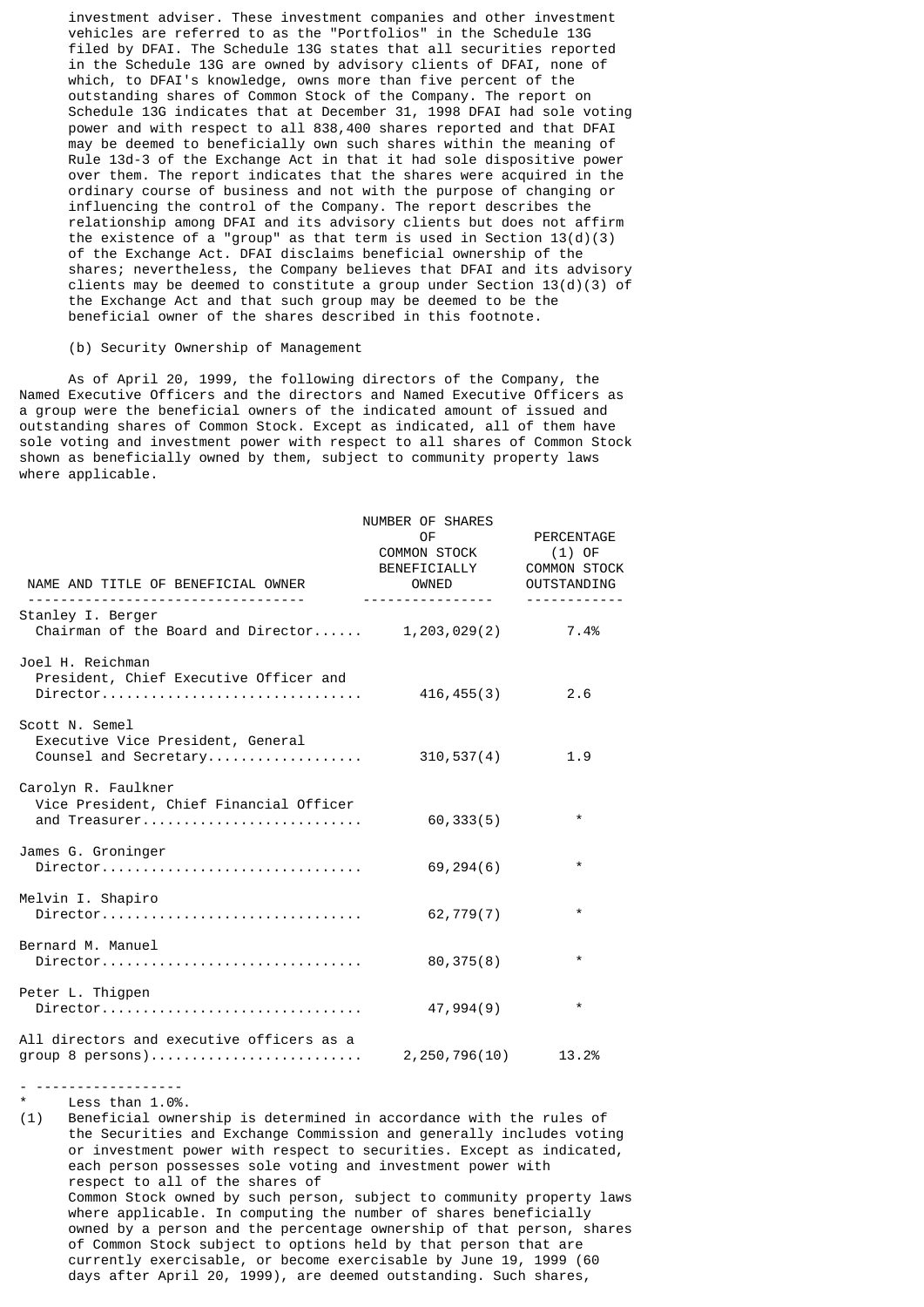however, are not deemed outstanding for the purpose of computing the percentage ownership of any other person. Percentage ownership is based on 15,926,219 shares of Common Stock outstanding on April 20, 1999, plus securities deemed to be outstanding with respect to individual stockholders pursuant to Rule 13d-3(d)(1) under the Exchange Act. The information as to each person has been furnished by

- such person.<br>(2) Includes 241 Includes 241,500 shares issuable pursuant to outstanding stock options exercisable within 60 days of April 20, 1999.<br>(3) Includes 370,500 shares issuable pursuant to outstand
- Includes 370,500 shares issuable pursuant to outstanding stock options exercisable within 60 days of April 20, 1999, as well as 280 shares owned by Mr. Reichman's wife and 427 shares owned by Mr. Reichman's children, as to which 707 shares Mr. Reichman disclaims beneficial ownership.<br>(4) Includes 272,500 shar
- Includes 272,500 shares issuable pursuant to outstanding stock options exercisable within 60 days of April 20, 1999, as well as 450 shares owned by Mr. Semel's daughter, as to which he disclaims beneficial ownership.<br>(5) Includes 59,333 share
- (5) Includes 59,333 shares issuable pursuant to outstanding stock options exercisable within 60 days of April 20, 1999.<br>(6) Includes 43,500 shares issuable pursuant to o
- (6) Includes 43,500 shares issuable pursuant to outstanding stock options exercisable within 60 days of April 20, 1999.<br>(7) Includes 43,500 shares issuable pursuant to o
- Includes 43,500 shares issuable pursuant to outstanding stock options exercisable within 60 days of April 20, 1999 and 450 shares owned by Mr. Shapiro's wife as to which he disclaims beneficial ownership.
- (8) Includes 43,500 shares issuable pursuant to outstanding stock options exercisable within 60 days of April 20, 1999.
- (9) Includes 22,000 shares issuable pursuant to outstanding stock options exercisable within 60 days of April 20, 1999.
- (10) Includes 1,096,333 shares issuable pursuant to outstanding stock options exercisable within 60 days of April 20, 1999. See also Notes 2 through 9 above for further details concerning such options.

(c) Changes in Control

 On December 7, 1998, a Consent Solicitation with respect to 1,570,200 shares of Common Stock executed on behalf of Jewelcor and its controlling shareholder, Seymour Holtzman, was delivered to the Company for the purpose of removing and replacing the members of the Company's Board of Directors other than Chairman Stanley I. Berger. A preliminary Consent Solicitation Statement was filed on December 7, 1998 by the Holtzman Group with the Securities and Exchange Commission. On December 11, 1998, the Board of Directors of the Company determined to oppose the Consent Solicitation by Jewelcor and Mr. Holtzman.

 Stanley I. Berger filed a Schedule 13D with the Securities and Exchange Commission as of December 29, 1998, stating that he had consented or would consent in his capacity as a shareholder to the proposals described in the Consent Solicitation Statement of Jewelcor.

 The Consent Solicitation expired without the election of any new members to the Company's Board of Directors. Accordingly, Stanley I. Berger, Joel H. Reichman, James G. Groninger, Melvin I. Shapiro, Peter L. Thigpen and Bernard M. Manuel remained in office as members of the Company's Board of Directors following the termination of the Consent Solicitation.

 The Company did not enter into any settlement with Jewelcor or Mr. Holtzman terminating the Consent Solicitation.

 On December 11, 1998, the Company announced that its Board of Directors had formed a committee of independent outside directors to consider the Company's strategic alternatives, including a possible sale of the Company, with a view towards maximizing shareholder value. To date, the Company has not entered into an agreement providing for the sale of the Company.

### ITEM 13. CERTAIN RELATIONSHIPS AND RELATED TRANSACTIONS

 The Company entered into a consulting agreement with Mr. Berger dated as of December 21, 1994 (the "Consulting Agreement") in which he agreed to provide an average of four days per week of consulting services to the Company until December 20, 1997. As compensation for such services, among other things, the Company paid Mr. Berger \$250,000 per year and provided health benefits to him and his spouse. The Consulting Agreement contained covenants pursuant to which Mr. Berger agreed that, during the term of the Consulting Agreement and for a two-year period following expiration of the Consulting Agreement, not to have any connection with any business that competes with the business of the Company in the eastern United States. Under the Consulting Agreement, the Company also agreed, during the term of the Consulting Agreement, to make available to Mr. Berger an automobile for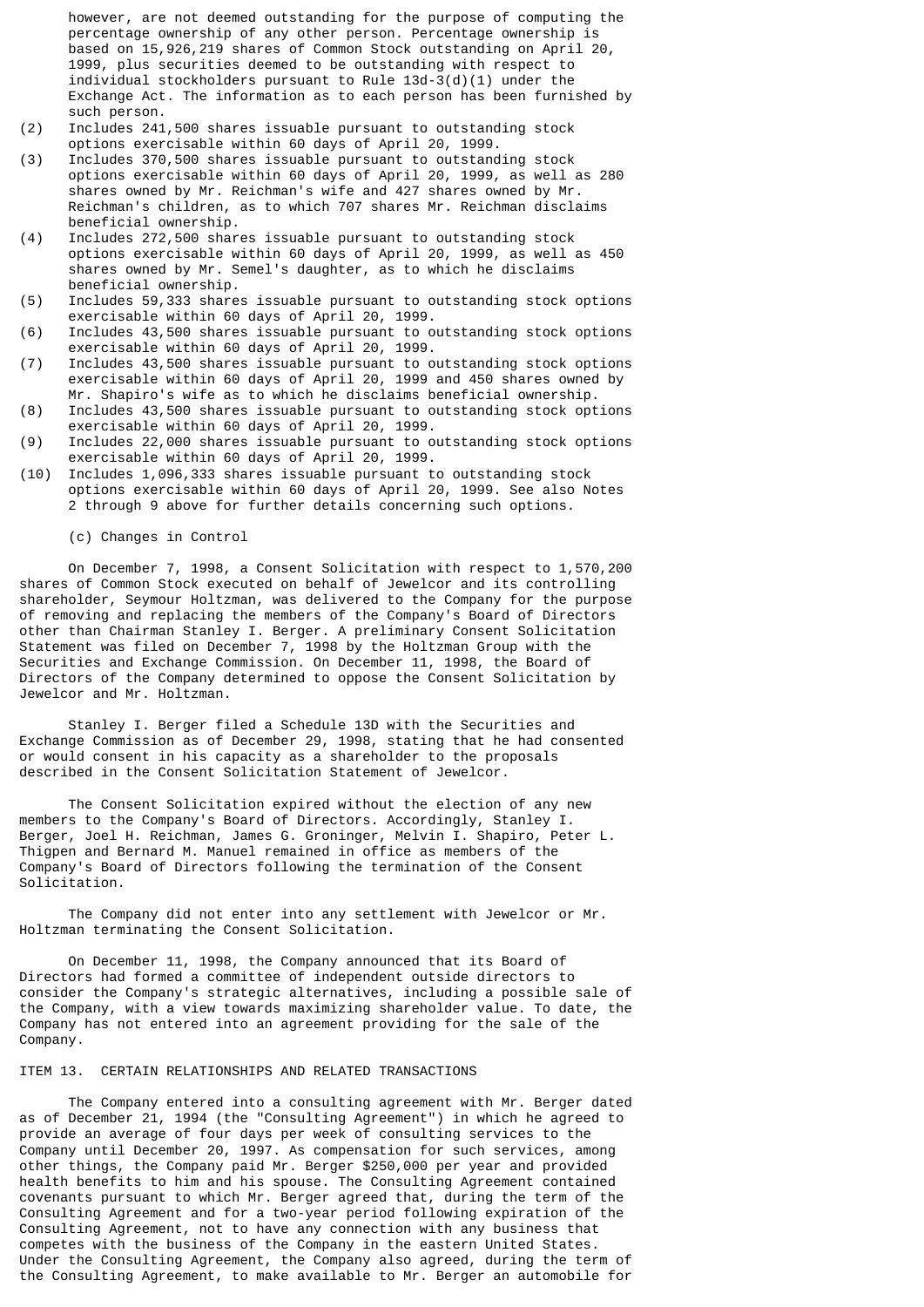use in connection with his work for the Company and to reimburse him for the expenses of operation of the automobile. The Company further agreed to transfer title to such automobile to Mr. Berger, without charge to him, promptly after expiration of the term of the Consulting Agreement, and such automobile, having a value of approximately \$19,800 at the time of transfer, was transferred to Mr. Berger in January 1998. From January 1, 1998 through December 31, 1998, Mr. Berger was paid to provide consulting services to the Company on a month-to-month basis at the rate of \$50,000 per annum. During this period and thereafter, the Company has provided, and will continue to provide, health benefits to Mr. Berger and his spouse pursuant to the Consulting Agreement. The Company paid Mr. Berger \$45,833 in consulting fees pursuant to this arrangement for his services in fiscal 1998.

# **STGNATURES**

 Pursuant to the requirements of the Section 13 or 15(d) of the Securities Exchange Act of 1934, the registrant has duly caused this amendment to be signed on its behalf by the undersigned, thereunto duly authorized.

Designs, Inc.

Date: May 28, 1999 **By:** /s/ Joel H. Reichman ----------------------- Joel H. Reichman President and Chief Executive Officer

EXHIBIT INDEX

3.4 By-Laws of the Company, as amended.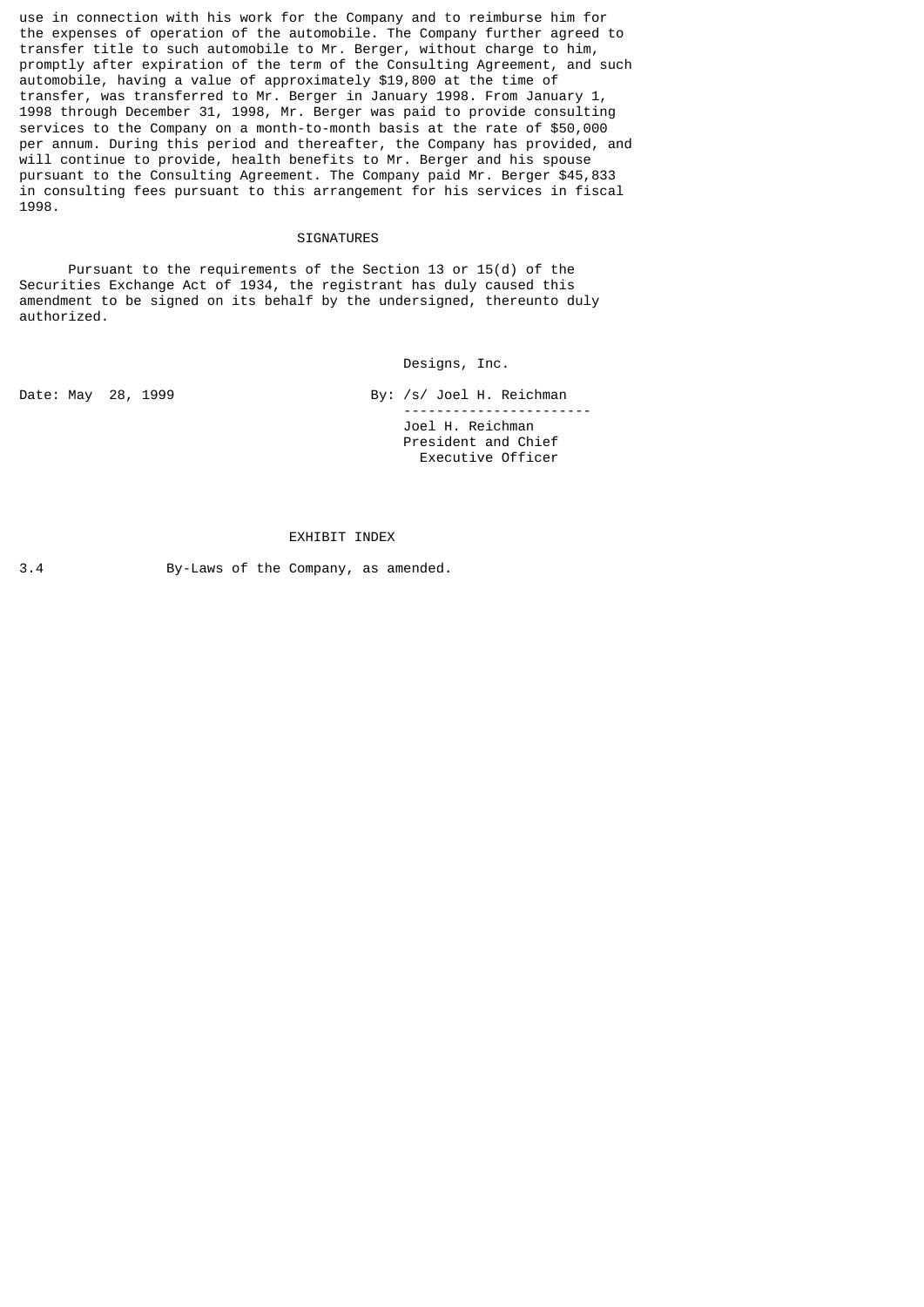## BY-LAWS **OF OF** DESIGNS, INC.

# Section 1. CERTIFICATE OF INCORPORATION AND BY-LAWS

 1.1 These By-Laws are subject to the Certificate of Incorporation of the Corporation. In these By-Laws, references to the Certificate of Incorporation and By-Laws mean the provisions of the Certificate of Incorporation and the By-Laws as are from time to time in effect.

## Section 2. OFFICES

 2.1 Registered Office. The registered office shall be in the City of Wilmington, County of New Castle, State of Delaware.

 2.2 Other Offices. The Corporation may also have offices at such other places both within and without the State of Delaware as the Board of Directors may from time to time determine or the business of the Corporation may require.

### Section 3. STOCKHOLDERS

 3.1 Location of Meetings. All meetings of the stockholders shall be held at such place either within or without the State of Delaware as shall be designated from time to time by the Board of Directors. Any adjourned session of any meeting shall be held at the place designated in the vote of adjournment.

 3.2 Annual Meeting. The annual meeting of stockholders shall be held for the election of directors on the second Tuesday in June in each year, unless that day be a legal holiday at the place where the meeting is to be held, in which case the meeting shall be held at the same hour on the next succeeding day not a legal holiday, or at such other date and time as shall be designated from time to time by the Board of Directors. Any other business as may be required or permitted by law or these By-Laws may properly come before the annual meeting.

 3.3 Special Meeting in Place of Annual Meeting. If the election for directors shall not be held on the day designated by these By-Laws, the directors shall cause the election to be held as soon thereafter as convenient, and to that end, if the annual meeting is omitted on the day herein provided therefor or if the election of directors shall not be held thereat, a special meeting of the stockholders may be held in place of such omitted meeting or election, and any business transacted or election held at such special meeting shall have the same effect as if transacted or held at the annual meeting, and in such case all references in these By-Laws to the annual meeting of the stockholders, or to the annual election of directors, shall be deemed to refer to or include such special meeting. Any such special meeting shall be called and the purposes thereof shall be specified in the call, as provided in Section 3.4.

 3.4 Notice of Annual Meeting. Written notice of the annual meeting stating the place, date and hour of the meeting shall be given to each stockholder entitled to vote at such meeting not less than ten nor more than sixty days before the date of the meeting. Such notice may specify the business to be transacted and actions to be taken at such meeting. No action shall be taken at such meeting unless such notice is given, or unless waiver of such notice is given by the holders of outstanding stock having not less than the minimum number of votes necessary to take such action at a meeting at which all shares entitled to vote thereon were voted. Prompt notice of all action taken in connection with such waiver of notice shall be given to all stockholders not present or represented at such meeting.

 3.5 Special Meetings. Except as otherwise required by law and subject to the rights, if any, of the holders of any series of preferred stock, special meetings of the stockholders of the Corporation may be called only by the Board of Directors pursuant to a resolution approved by the affirmative vote of a majority of the directors then in office.

 3.6 Notice of Special Meeting. Written notice of a special meeting of stockholders stating the place, date and hour of the meeting and the purpose or purposes for which the meeting is called, shall be given not less than ten nor more than sixty days before the date of the meeting to each stockholder entitled to vote at such meeting. No action shall be taken at such meeting unless such notice is given, or unless waiver of such notice is given by the holders of outstanding stock having not less than the minimum number of votes necessary to take such action at a meeting at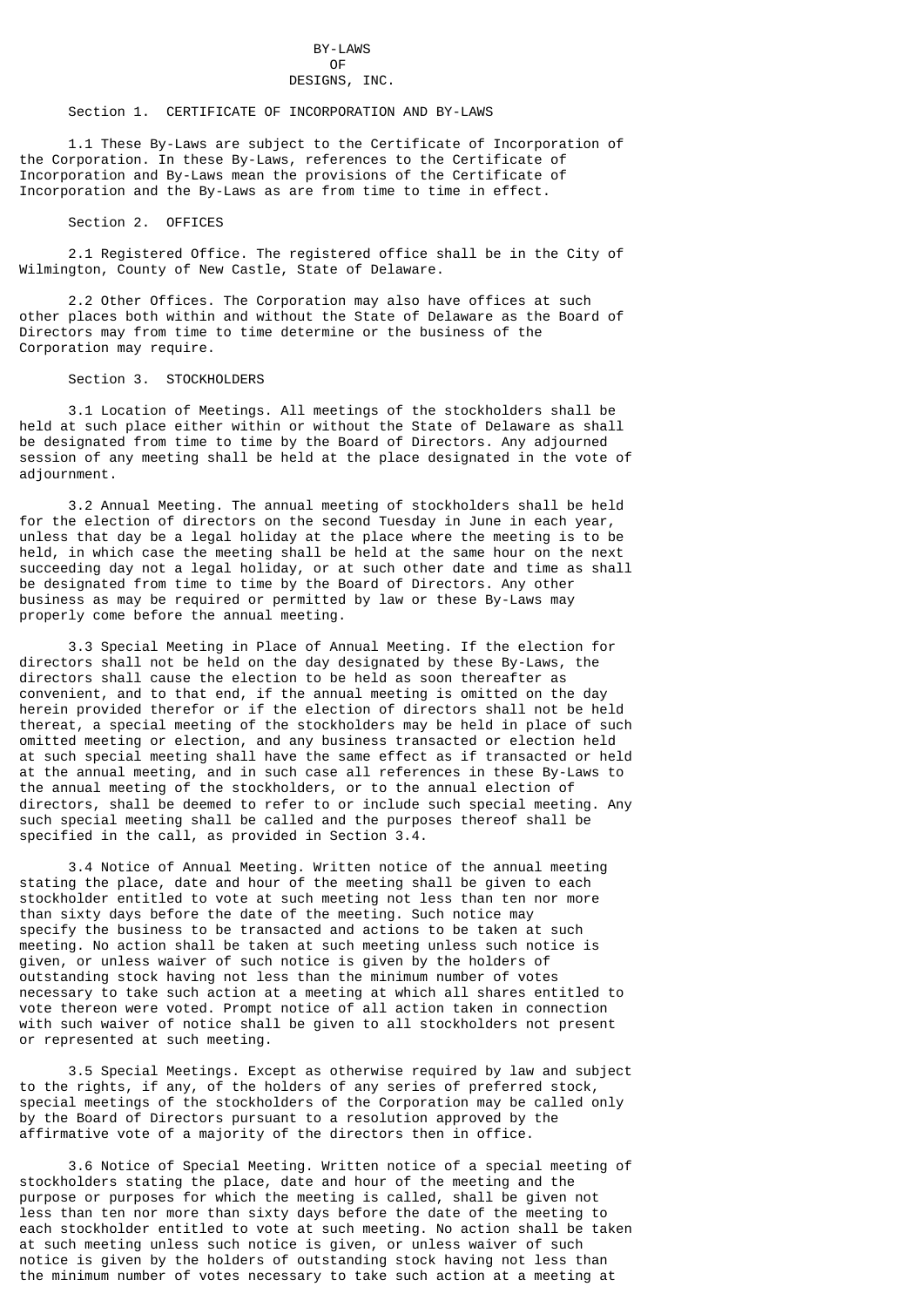which all shares entitled to vote thereon were voted. Prompt notice of all action taken in connection with such waiver of notice shall be given to all stockholders not present or represented at such meeting.

 3.7 Stockholder List. The Secretary shall prepare and make, at least ten days before every meeting of stockholders, a complete list of the stockholders entitled to vote at the meeting, arranged in alphabetical order, and showing the address of each stockholder and the number of shares registered in the name of each stockholder. Such list shall be open to the examination of any stockholder, for any purpose germane to the meeting, during ordinary business hours, for a period of at least ten days prior to the meeting, either at a place within the city where the meeting is to be held, which place shall be specified in the notice of the meeting, or, if not so specified, at the place where the meeting is to be held. The list shall also be produced and kept at the time and place of the meeting during the whole time thereof, and may be inspected by any stockholder who is present.

 3.8 Quorum of Stockholders. The holders of a majority of the stock issued and outstanding and entitled to vote thereat, present in person or represented by proxy, shall constitute a quorum at all meetings of the stockholders for the transaction of business except as otherwise required by law, or by the Certificate of Incorporation or by these By-Laws. Except as otherwise provided by law, no stockholder present at a meeting may withhold his shares from the quorum count by declaring his shares absent from the meeting.

 3.9 Adjournment. Any meeting of stockholders may be adjourned from time to time to any other time and to any other place at which a meeting of stockholders may be held under these By-Laws, which time and place shall be announced at the meeting, by a majority of votes cast upon the question, whether or not a quorum is present. At such adjourned meeting at which a quorum shall be present or represented any business may be transacted which might have been transacted at the original meeting. If the adjournment is for more than thirty days, or if after the adjournment a new record date is fixed for the adjourned meeting, a notice of the adjourned meeting shall be given to each stockholder of record entitled to vote at the meeting.

 3.10 Proxy Representation. Every stockholder may authorize another person or persons to act for him by proxy in all matters in which a stockholder is entitled to participate, whether by waiving notice of any meeting, objecting to or voting or participating at a meeting, or expressing consent or dissent without a meeting. Every proxy must be signed by the stockholder or by his attorney-in-fact. No proxy shall be voted or acted upon after three years from its date unless such proxy provides for a longer period. Except as otherwise provided by law, a stockholder may revoke any proxy which is not irrevocable by attending the meeting for which the proxy was given and voting in person or by filing an instrument in writing revoking the proxy or another duly executed proxy bearing a later date with the Secretary of the Corporation. A duly executed proxy shall be irrevocable if it states that it is irrevocable and, if, and only as long as, it is coupled with an interest sufficient in law to support an irrevocable power. A proxy may be made irrevocable regardless of whether the interest with which it is coupled is an interest in the stock itself or an interest in the Corporation generally. The authorization of a proxy may but need not be limited to specified action, provided, however, that if a proxy limits its authorization to a meeting or meetings of stockholders, unless otherwise specifically provided such proxy shall entitle the holder thereof to vote at any adjourned session but shall not be valid after the final adjournment thereof.

 3.11 Inspectors. The directors or the person presiding at the meeting may, but need not, appoint one or more inspectors of election and any substitute inspectors to act at the meeting or any adjournment thereof. Each inspector, before entering upon the discharge of his duties, shall take and sign an oath faithfully to execute the duties of inspector at such meeting with strict impartiality and according to the best of his ability. The inspectors, if any, shall determine the number of shares of stock outstanding and the voting power of each, the shares of stock represented at the meeting, the existence of a quorum and the validity and effect of proxies, and shall receive votes, ballots or consents, hear and determine all challenges and questions arising in connection with the right to vote, count and tabulate all votes, ballots or consents, determine the result, and do such acts as are proper to conduct the election or vote with fairness to all stockholders. On request of the person presiding at the meeting, the inspectors shall make a report in writing of any challenge, question or matter determined by them and execute a certificate of any fact found by them.

 3.12 Action by Vote. When a quorum is present at any meeting, whether the same be an original or an adjourned session, a plurality of the votes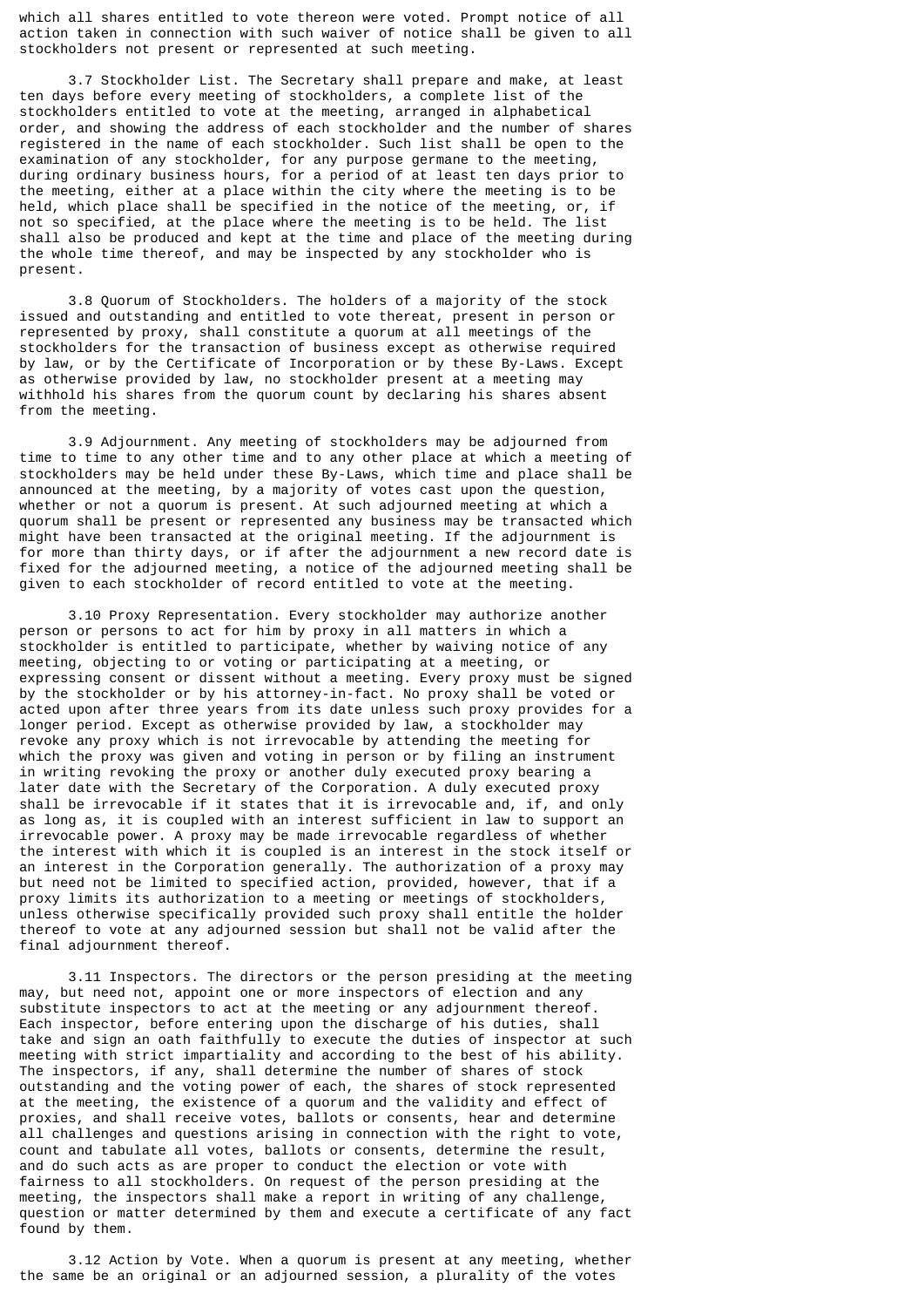properly cast for election to any office shall elect to such office and a majority of the votes properly cast upon any question other than an election to an office shall decide the question, except when a larger vote is required by law, by the Certificate of Incorporation or by these By-Laws. No ballot shall be required for any election unless requested by a stockholder present or represented at the meeting and entitled to vote in the election.

 3.13 Action Without Meetings. Unless otherwise provided in the Certificate of Incorporation, any action required to be taken at any annual or special meeting of stockholders of the Corporation, or any action which may be taken at any annual or special meeting of such stockholders, may be taken without a meeting, without prior notice and without a vote, if a consent in writing, setting forth the action so taken shall be signed by the holders of outstanding stock having not less than the minimum number of votes that would be necessary to authorize or take such action at a meeting at which all shares entitled to vote thereon were present and voted. Prompt notice of the taking of the corporate action without a meeting by less than unanimous written consent shall be given to those stockholders who have not consented in writing.

 3.14 Matters to be Considered at Annual Meetings. At any annual meeting of stockholders or any special meeting in lieu of annual meeting of stockholders (for purposes of this Section 3.14 and Section 4.16 hereof, hereinafter referred to as an "Annual Meeting"), only such business shall be conducted, and only such proposals shall be acted upon, as shall have been properly brought before such Annual Meeting. To be considered as properly brought before an Annual Meeting, business must be: (a) specified in the notice of the Annual Meeting, (b) otherwise properly brought before the annual meeting by, or at the direction of, the Board of Directors, or (c) otherwise properly brought before the Annual Meeting by any holder of record (both as of the time notice of such proposal is given by the stockholder as set forth below and as of the record date for the Annual Meeting in question) of any shares of capital stock of the Corporation entitled to vote at such Annual Meeting who complies with the requirements set forth in this Section 3.14.

 In addition to any other applicable requirements, for business to be properly brought before an Annual Meeting by a stockholder of record of any shares of capital stock entitled to vote at such Annual Meeting, such stockholder shall: (i) give timely notice as required by this Section 3.14 to the Secretary of the Corporation and (ii) be present at such Annual Meeting, either in person or by a representative. A stockholder's notice shall be timely if delivered to, or mailed to and received by, the Corporation at its principal executive office not less than seventy-five days nor more than one hundred twenty days prior to the anniversary date of the immediately preceding Annual Meeting (for purposes of this Section 3.14 and Section 4.16 hereof, hereinafter referred to as the "Anniversary Date"); provided, however, that in the event the Annual Meeting is scheduled to be held on a date more than thirty days before the Anniversary Date or more than sixty days after the Anniversary Date, a stockholder's notice shall be timely if delivered to, or mailed to and received by, the Corporation at its principal executive office not later than the close of business on the later of (A) the seventy-fifth day prior to the scheduled date of such Annual Meeting or (B) the fifteenth day following the day on which public announcement of the date of such Annual Meeting is first made by the Corporation.

 For purposes of these By-Laws, "public announcement" shall mean: (i) disclosure in a press release reported by the Dow Jones News Service, Associated Press or comparable national news service, (ii) a report or other document filed publicly with the Securities and Exchange Commission (including, without limitation, a Form 8-K), or (iii) a letter or report sent to all stockholders of record of the Corporation at the time of the mailing of such letter or report.

 A stockholder's notice to the Secretary shall set forth as to each matter proposed to be brought before an Annual Meeting: (i) a brief description of the business the stockholder desires to bring before such Annual Meeting and the reasons for conducting such business at such Annual Meeting, (ii) the name and address, as they appear on the Corporation's stock transfer books, of the stockholder proposing such business, (iii) the class and number of shares of the Corporation' s capital stock beneficially owned by the stockholder proposing such business, (iv) the names and addresses of the beneficial owners, if any, of any capital stock of the Corporation registered in such stockholder's name on such books, and the class and number of shares of the Corporation's capital stock beneficially owned by such beneficial owners, (v) the names and addresses of other stockholders known by the stockholder proposing such business to support such proposal, and the class and number of shares of the Corporation's capital stock beneficially owned by such other stockholders, and (vi) any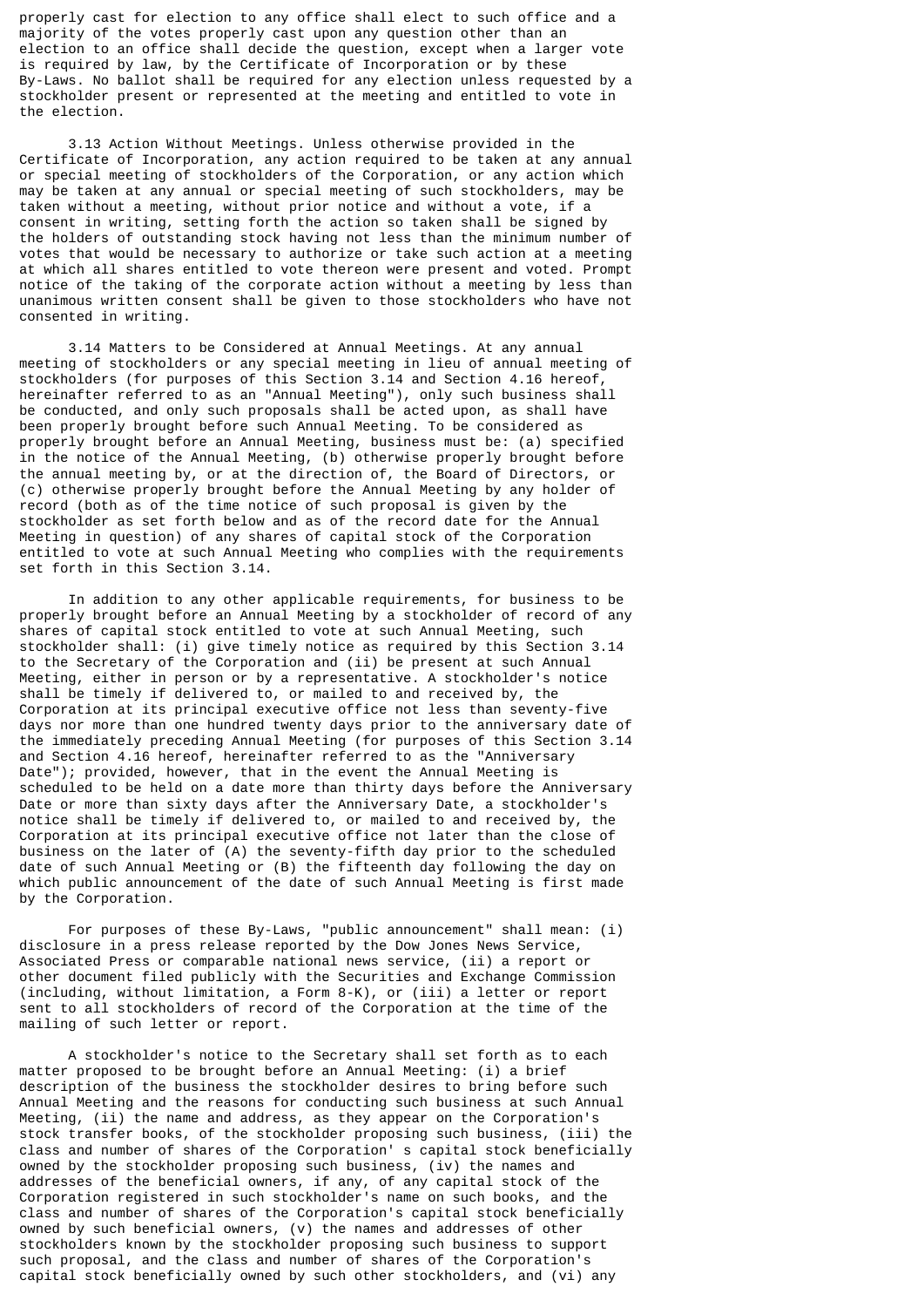material interest of the stockholder proposing to bring such business before such meeting (or any other stockholders known to be supporting such proposal) in such proposal.

 If the Board of Directors or a designated committee thereof determines that any stockholder proposal was not made in a timely fashion in accordance with the provisions of this Section 3.14 or that the information provided in a stockholder's notice does not satisfy the information requirements of this Section 3.14 in any material respect, such proposal shall not be presented for action at the Annual Meeting in question. If neither the Board of Directors nor such committee makes a determination as to the validity of any stockholder proposal in the manner set forth above, the presiding officer of the Annual Meeting shall determine whether the stockholder proposal was made in accordance with the terms of this Section 3.14. If the presiding officer determines that any stockholder proposal was not made in a timely fashion in accordance with the provisions of this Section 3.14 or that the information provided in a stockholders notice does not satisfy the information requirements of this Section 3.14 in any material respect, such proposal shall not be presented for action at the Annual Meeting in question. If the Board of Directors, a designated committee thereof or the presiding officer determines that a stockholder proposal was made in accordance with the requirements of this Section 3.14, the presiding officer shall so declare at the Annual Meeting and ballots shall be provided for use at the Annual Meeting with respect to such proposal.

 Notwithstanding the foregoing provisions of this Section 3.14, a stockholder shall also comply with all applicable requirements of the Securities Exchange Act of 1934, as amended (the "Exchange Act"), and the rules and regulations thereunder with respect to the matters set forth in this Section 3.14, and nothing in this Section 3.14 shall be deemed to affect any rights of stockholders to request inclusion of proposals in the Corporation' s proxy statement pursuant to Rule 14a-8 under the Exchange Act.

 3.15. Inspection of Stockholder Consents. In the event of the delivery to the Corporation of the requisite written stockholder consents to take corporate action and/or any related revocation or revocations, the Corporation shall engage nationally recognized independent inspectors of elections for the purpose of promptly performing a ministerial review of the validity of such consents and revocations. For the purpose of permitting the inspectors to perform such review, no action by written consent without a meeting shall be effective until such date as the independent inspectors certify to the Corporation that the consents delivered to the Corporation constitute at least the minimum number of votes that would be necessary to take the corporate action. Nothing contained in this paragraph shall in any way be construed to suggest or imply that the Board of Directors or any stockholder shall not be entitled to contest the validity of any consent or revocation thereof, whether before or after such certification by the independent inspectors, or to take any other action (including, without limitation, the commencement, prosecution or defense of any litigation with respect thereto, and the seeking of injunctive relief in such litigation).

# Section 4. DIRECTORS

 4.1 Number; Qualifications. The Board of Directors shall consist of one or more members, the number thereof to be determined from time to time by resolution of the Board of Directors. Directors need not be stockholders.

 4.2 Election; Vacancies. The Board of Directors shall initially consist of persons elected as such by the incorporator. At the first annual meeting of stockholders and at each annual meeting thereafter, the stockholders shall elect directors to replace those directors whose terms then expire. Vacancies and any newly created directorships resulting from any increase in the number of directors may be filled by vote of the stockholders at a meeting called for the purpose, or by a majority of the directors then in office, although less than a quorum, or by a sole remaining director. When one or more directors shall resign from the Board, effective at a future date, a majority of the directors then in office, including those who have resigned, shall have power to fill such vacancy or vacancies, the vote or action by writing thereon to take effect when such resignation or resignations shall become effective. The directors shall have and may exercise all their powers notwithstanding the existence of one or more vacancies in their number, subject to any requirements of law or of the Certificate of Incorporation or of these By-Laws as to the number of directors required for a quorum or for any vote or other actions.

 4.3 Tenure. Except as otherwise provided by law, by the Certificate of Incorporation or by these By-Laws, each director shall hold office until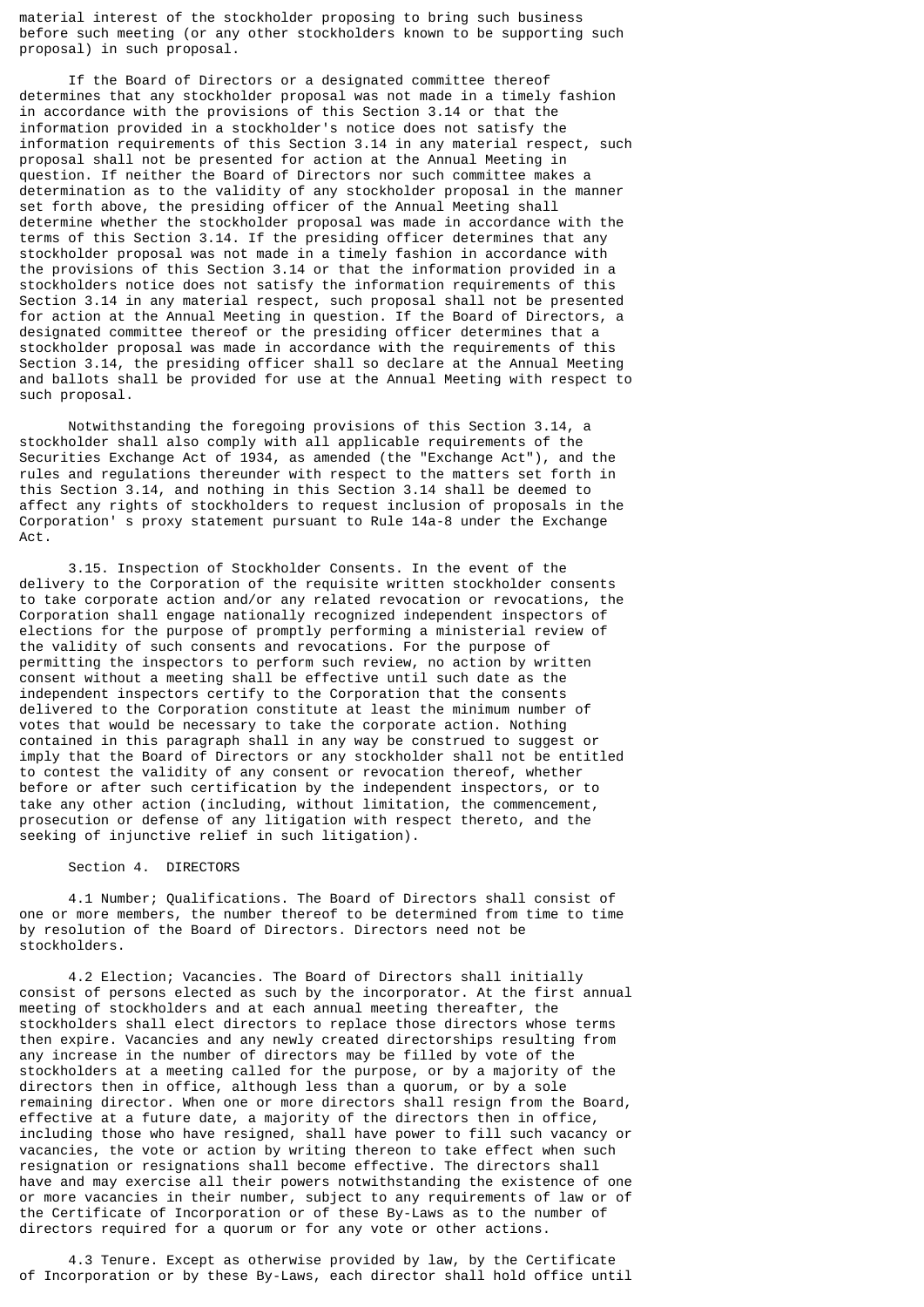the next annual meeting and until his successor is elected and qualified, or until he sooner dies, resigns, is removed or becomes disqualified.

 4.4 Powers. The business of the Corporation shall be managed by or under the direction of the Board of Directors which shall have and may exercise all the powers of the Corporation and do all such lawful acts and things as are not by law, the Certificate of Incorporation or these By-Laws directed or required to be exercised or done by the stockholders.

 4.5 Committees. The Board of Directors may, by vote of a majority of the whole Board, (a) designate, change the membership of or terminate the existence of any committee or committees, each committee to consist of one or more of the directors; (b) designate one or more directors as alternate members of any such committee who may replace any absent or disqualified member at any meeting of the committee; and (c) determine the extent to which each such committee shall have and may exercise the powers and authority of the Board of Directors in the management of the business and affairs of the Corporation, including the power to authorize the seal of the Corporation to be affixed to all papers which require it and the power and authority to declare dividends or to authorize the issuance of stock; excepting, however, such powers which by law, by the Certificate of Incorporation or by these By-Laws they are prohibited from so delegating. In the absence or disqualification of any member of such committee and his alternate, if any, the member or members thereof present at any meeting and not disqualified from voting, whether or not constituting a quorum, may unanimously appoint another member of the Board of Directors to act at the meeting in the place of any such absent or disqualified member. Except as the Board of Directors may otherwise determine, any committee may make rules for the conduct of its business, but unless otherwise provided by the Board or such rules, its business shall be conducted as nearly as may be in the same manner as is provided by these By-Laws for the conduct of business by the Board of Directors. Each committee shall keep regular minutes of its meetings and report the same to the Board of Directors upon request.

 4.6 Regular Meeting. Regular meetings of the Board of Directors may be held without call or notice at such place within or without the State of Delaware and at such times as the Board may from time to time determine, provided that notice of the first regular meeting following any such determination shall be given to absent directors. A regular meeting of the directors may be held without call or notice immediately after and at the same place as the annual meeting of the stockholders.

 4.7 Special Meetings. Special meetings of the Board of Directors may be held at any time and at any place within or without the State of Delaware designed in the notice of the meeting, and may be called only by the Secretary upon the request of persons constituting a majority of the Special Committee of the Board of Directors formed by resolution adopted by the Board of Directors on December 1, 1998, reasonable notice thereof being given to each director by the Secretary or any member of such Special Committee.

 4.8 Notice. It shall be reasonable and sufficient notice to a director to send notice by mail at least forty-eight hours or by telegram at least twenty-four hours before the meeting, addressed to him at his usual or last known business or residence address or to give notice to him in person or by telephone at least twelve hours before the meeting. Notice of a meeting need not be given to any director if a written waiver of notice, executed by him before or after the meeting, is filed with the records of the meeting, or to any director who attends the meeting without protesting prior thereto or at its commencement the lack of notice to him. Neither notice of a meeting nor a waiver of a notice need specify the purposes of the meeting.

 4.9 Quorum. Except as may be otherwise provided by law, by the Certificate of Incorporation or by these By-Laws, at any meeting of the directors a majority of the directors then in office shall constitute a quorum; a quorum shall not in any case be less than one-third of the total number of directors constituting the whole Board. Any meeting may be adjourned from time to time by a majority of the votes cast upon the question, whether or not a quorum is present, and the meeting may be held as adjourned without further notice.

 4.10 Action by Vote. Except as may be otherwise provided by law, by the Certificate of Incorporation or by these By-Laws, when a quorum is present at any meeting the vote of a majority of the directors present shall be the act of the Board of Directors.

 4.11 Action Without a Meeting. Unless otherwise restricted by the Certificate of Incorporation or these By-Laws, any action required or permitted to be taken at any meeting of the Board of Directors or of any committee thereof may be taken without a meeting if all the members of the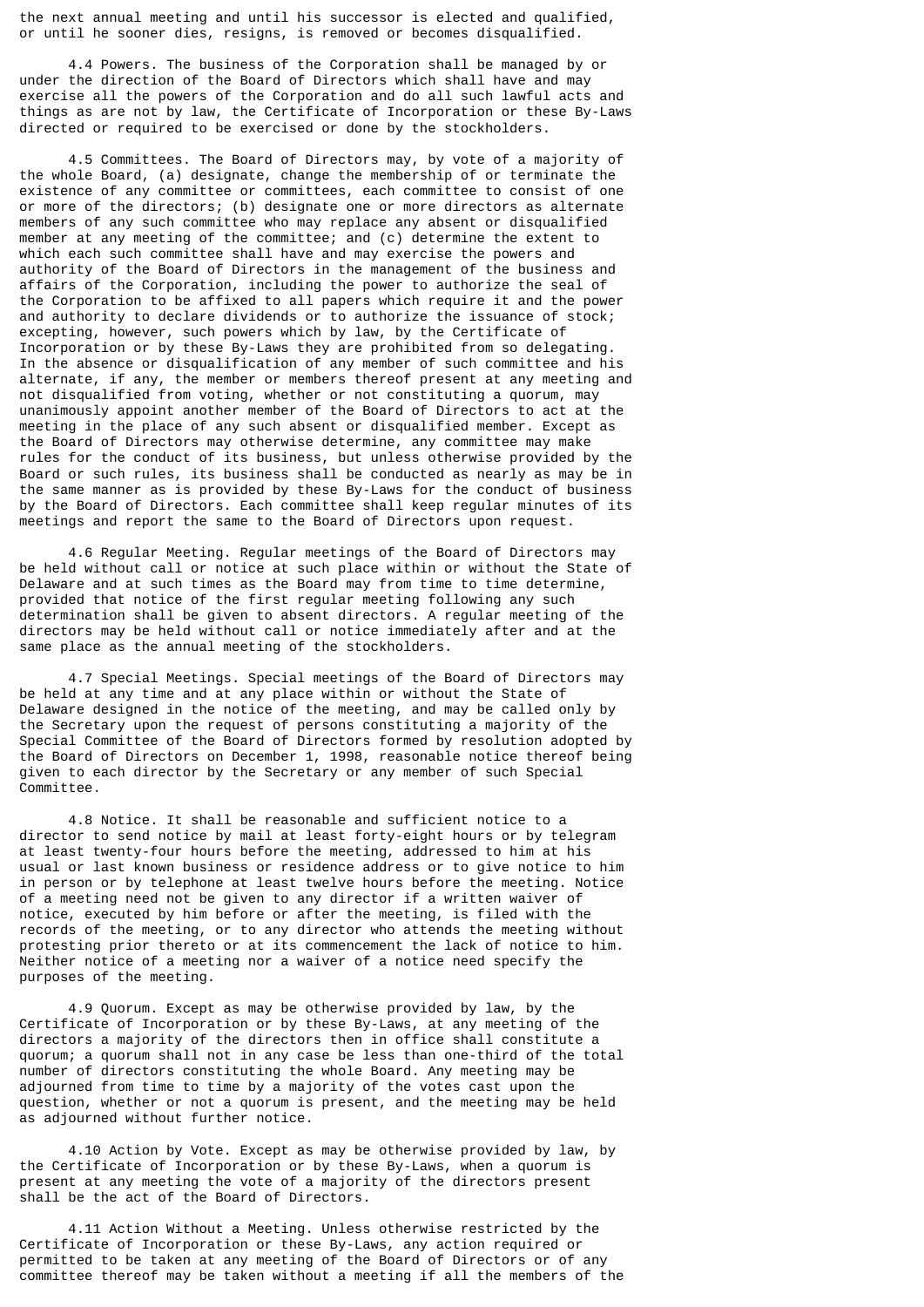Board or of such committee, as the case may be, consent thereto in writing, and such writing or writings are filed with the records of the meetings of the Board or of such committee. Such consent shall be treated for all purposes as the act of the Board or of such committee, as the case may be.

 4.12 Participation in Meetings by Conference Telephone. Unless otherwise restricted by the Certificate of Incorporation or these By-Laws, members of the Board of Directors or of any committee thereof, may participate in a meeting of such Board or committee by means of conference telephone or similar communications equipment by means of which all persons participating in the meeting can hear each other. Such participation shall constitute presence in person at such meeting.

 4.13 Compensation. Unless otherwise restricted by the Certificate of Incorporation or these By-Laws, the Board of Directors shall have the authority to fix from time to time the compensation of directors. The directors may be paid their expenses, if any, of attendance at each meeting of the Board of Directors and the performance of their responsibilities as directors and may be paid a fixed sum for attendance at each meeting of the Board of Directors and/or a stated salary as director. No such payment shall preclude any director from serving the Corporation or its parent or subsidiary corporations in any other capacity and receiving compensation therefor. The Board of Directors may also allow compensation for members of special or standing committees for service on such committees.

4.14 Interested Directors and Officers.

 (a) No contract or transaction between the Corporation and one or more of its directors or officers, or between the Corporation and any other corporation, partnership, association, or other organization in which one or more of the Corporation's directors or officers are directors or officers, or have a financial interest, shall be void or voidable solely for this reason, or solely because the director or officer is present at or participates in the meeting of the Board or committee thereof which authorizes the contract or transaction, or solely because his or their votes are counted for such purpose, if:

 (1) The material facts as to his relationship or interest and as to the contract or transaction are disclosed or are known to the Board of Directors or the committee, and the Board or committee in good faith authorizes the contract or transaction by the affirmative votes of a majority of the disinterested directors, even though the disinterested directors be less than a quorum; or

 (2) The material facts as to his relationship or interest and as to the contract or transaction are disclosed or are known to the stockholders entitled to vote thereon, and the contract or transaction is specifically approved in good faith by vote of the stockholders; or

 (3) The contract or transaction is fair as to the Corporation as of the time it is authorized, approved or ratified, by the Board of Directors, a committee thereof, or the stockholders.

 (b) Common or interested directors may be counted in determining the presence of a quorum at a meeting of the Board of Directors or of a committee which authorizes the contract or transaction.

 4.15 Resignation or Removal of Directors. Unless otherwise restricted by the Certificate of Incorporation or by law, any director or the entire Board of Directors may be removed, with or without cause, by the holders of a majority of the stock issued and outstanding and entitled to vote at an election of directors. Any director may resign at any time by delivering his resignation in writing to the President or the Secretary or to a meeting of the Board of Directors. Such resignation shall be effective upon receipt unless specified to be effective at some other time; and without in either case the necessity of its being accepted unless the resignation shall so state. No director resigning and (except where a right to receive compensation shall be expressly provided in a duly authorized written agreement with the Corporation) no director removed shall have any right to receive compensation as such director for any period following his resignation or removal, or any right to damages on account of such removal, whether his compensation be by the month or by the year or otherwise; unless in the case of a resignation, the directors, or in the case of removal, the body acting on the removal, shall in their or its discretion provide for compensation.

 4.16 Director Nominations. Nominations of candidates for election as directors of the Corporation at any Annual Meeting may be made only (a) by, or at the direction of, a majority of the directors then in office or (b) by any holder of record (both as of the time notice of such nomination is given by the stockholder as set forth below and as of the record date for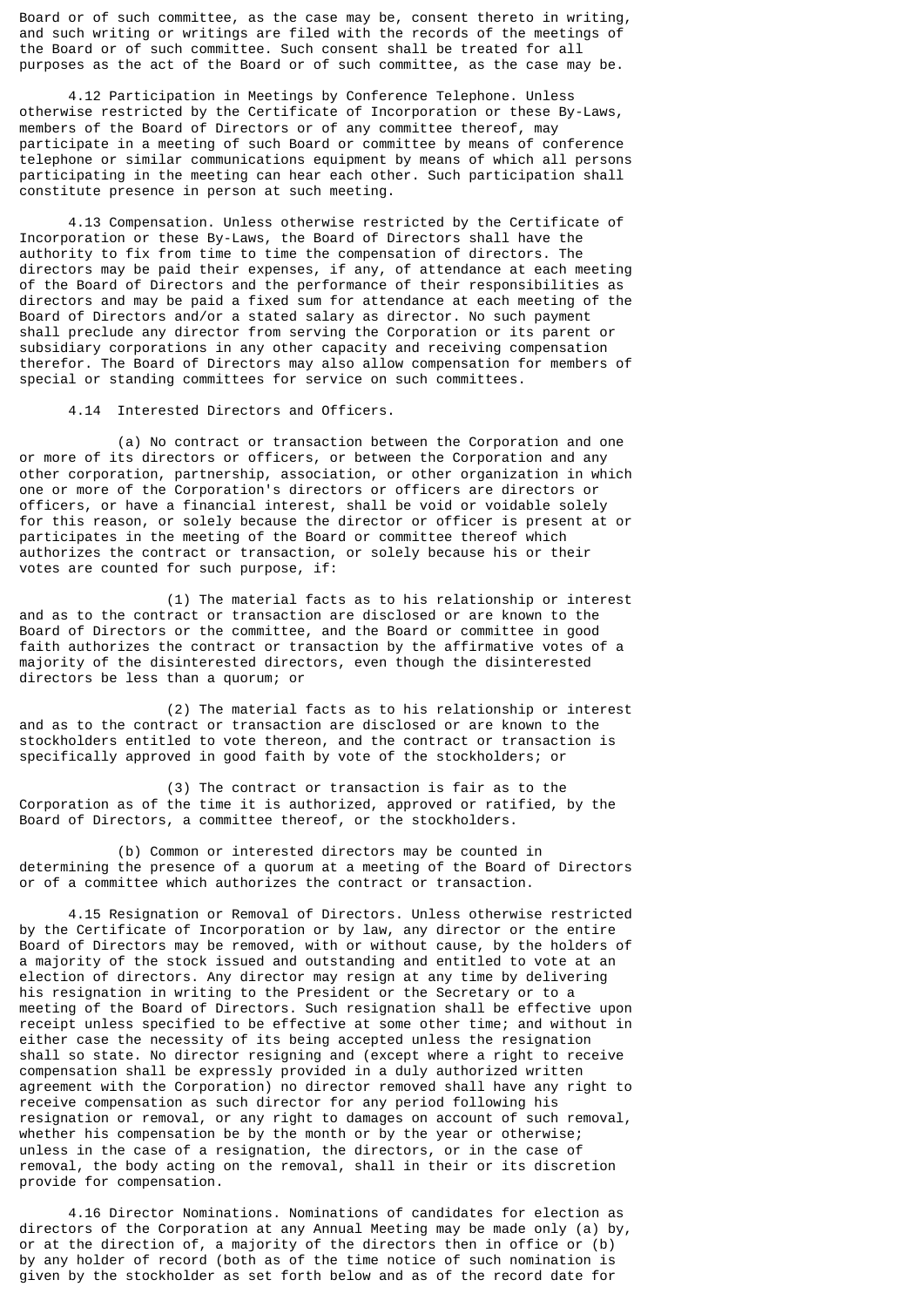the Annual Meeting in question) of any shares of the capital stock of the Corporation entitled to vote at such Annual Meeting who complies with the timing, informational and other requirements set forth in this Section 4.16. Any stockholder who has complied with the timing, informational and other requirements set forth in this Section 4.16 and who seeks to make such a nomination, or such stockholder's representative, must be present in person at the Annual Meeting. Only persons nominated in accordance with the procedures set forth in this Section 4.16 shall be eligible for election as directors at an Annual Meeting.

 Nominations, other than those made by, or at the direction of, the Board of Directors, shall be made pursuant to timely notice in writing to the Secretary of the Corporation as set forth in this Section 4.16. A stockholder's notice shall be timely if delivered to, or mailed to and received by, the Corporation at its principal executive office not less than seventy-five days nor more than one hundred twenty days prior to the Anniversary Date; provided, however, that in the event the Annual Meeting is scheduled to be held on a date more than thirty days before the Anniversary Date or more than sixty days after the Anniversary Date, a stockholder's notice shall be timely if delivered to, or mailed and received by, the Corporation at its principal executive office not later than the close of business on the later of (i) the seventy-fifth day prior to the scheduled date of such Annual Meeting or (ii) the fifteenth day following the day on which public announcement of the date of such Annual Meeting is first made by the Corporation.

 A stockholder's notice to the Secretary shall set forth as to each person whom the stockholder proposes to nominate for election or re-election as a director: (i) the name, age, business address and residence address of such person, (ii) the principal occupation or employment of such person, (iii) the class and number of shares of the Corporation' s capital stock which are beneficially owned by such person on the date of such stockholder notice, and (iv) the consent of each nominee to serve as a director if elected. A stockholder' s notice to the Secretary shall further set forth as to the stockholder giving such notice: (i) the name and address, as the appear on the Corporation's stock transfer books, of such stockholder and of the beneficial owners (if any) of the Corporation's capital stock registered in such stockholder' s name and the name and address of other stockholders known by such stockholder to be supporting such nominee(s), (ii) the class and number of shares of the Corporation's capital stock which are held of record, beneficially owned or represented by proxy by such stockholder and by any other stockholders known by such stockholder to be supporting such nominee(s) on the record date for the Annual Meeting in question (if such date shall then have been made publicly available) and on the date of such stockholder' s notice, and (iii) a description of all arrangements or understandings between such stockholder and each nominee and any other person or persons (naming such person or persons) pursuant to which the nomination or nominations are to be made by such stockholder.

 If the Board of Directors or a designated committee thereof determines that any stockholder nomination was not made in accordance with the terms of this Section 4.16 or that the information provided in a stockholder's notice does not satisfy the informational requirements of this Section 4.l6 in any material respect, then such nomination shall not be considered at the Annual Meeting in question. If neither the Board of Directors nor such committee makes a determination as to whether a nomination was made in accordance with the provisions of this Section 4.16, the presiding officer of the Annual Meeting shall determine whether a nomination was made in accordance with such provisions. If the presiding officer determines that any stockholder nomination was not made in accordance with the terms of this Section 4.16 or that the information provided in a stockholder's notice does not satisfy the informational requirements of this Section 4.16 in any material respect, then such nomination shall not be considered at the Annual Meeting in question. If the Board of Directors, a designated committee thereof or the presiding officer determines that a nomination was made in accordance with the terms of this Section 4.16, the presiding officer shall so declare at the Annual Meeting and ballots shall be provided for use at the Annual Meeting with respect to such nominee.

 Notwithstanding anything to the contrary in the second sentence of the second paragraph of this Section 4.16, in the event that the number of directors to be elected to the Board of Directors of the Corporation is increased and there is no public announcement by the Corporation naming all of the nominees for director or specifying the size of the increased Board of Directors at least seventy-five days prior to the Anniversary Date, a stockholder's notice required by this Section 4.16 shall also be considered timely, but only with respect to nominees for any new positions created by such increase, if such notice shall be delivered to, or mailed to and received by, the Corporation at its principal executive office not later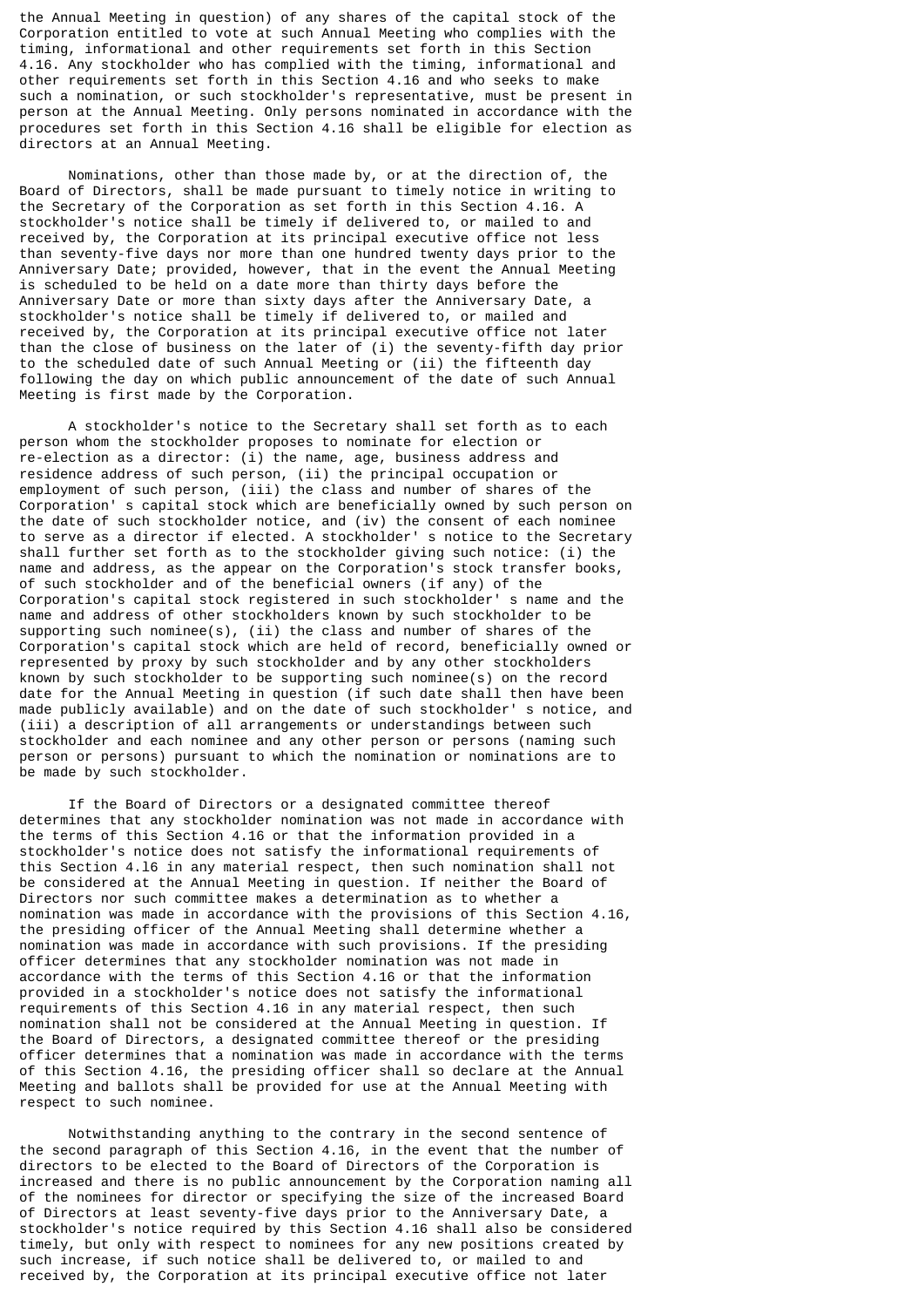than the close of business on the fifteenth day following the day on which such public announcement is first made by the Corporation.

 No person shall be elected by the stockholders as a director of the Corporation unless nominated in accordance with the procedures set forth in this Section 4.16. Election of directors at an Annual Meeting need not be by written ballot, unless otherwise provided by the Board of Directors or presiding officer at such Annual Meeting. If written ballots are to be used, ballots bearing the names of all the persons who have been nominated for election as directors at an Annual Meeting in accordance with the procedures set forth in this Section 4.16 shall be provided for use at such Annual Meeting.

## Section 5. NOTICES

 5.1 Form of Notice. Whenever, under the provisions of law, or of the Certificate of Incorporation or of these By-Laws, notice is required to be given to any director or stockholder, such notice may be given by mail, addressed to such director or stockholder, at his address as it appears on the records of the Corporation, with postage thereon prepaid, and such notice shall be deemed to be given at the time when the same shall be deposited in the United States mail. Unless written notice by mail is required by law, written notice may also be given by telegram, cable, telecopy, commercial delivery service, telex or similar means, addressed to such director or stockholder at his address as it appears on the records of the Corporation, in which case such notice shall be deemed to be given when delivered into the control of the persons charged with effecting such transmission, the transmission charge to be paid by the Corporation or the person sending such notice and not by the addressee. Oral notice or other in-hand delivery (in person or by telephone) shall be deemed given at the time it is actually given.

 5.2 Waiver of Notice. Whenever notice is required to be given under the provisions of law, the Certificate of Incorporation or these By-Laws, a written waiver thereof, signed by the person entitled to notice, whether before or after the time stated therein, shall be deemed equivalent to notice. Attendance of a person at a meeting shall constitute a waiver of notice of such meeting, except when the person attends a meeting for the express purpose of objecting, at the beginning of the meeting, to the transaction of any business because the meeting is not lawfully called or convened. Neither the business to be transacted at, nor the purpose of, any meeting of the stockholders, directors or members of a committee of the directors need be specified in any written waiver of notice.

## Section 6. OFFICERS AND AGENTS

 6.1 Enumeration; Qualification. The officers of the Corporation shall be a Chairman of the Board of Directors, a President, a Treasurer, a Secretary and such other officers, if any, as the Board of Directors from time to time may in its discretion elect or appoint including without limitation one or more Vice Presidents. Any officer may be, but none need be, a director or stockholder. Any two or more offices may be held by the same person. Any officer may be required by the Board of Directors to secure the faithful performance of his duties to the Corporation by giving bond in such amount and with sureties or otherwise as the Board of Directors may determine.

 6.2 Powers. Subject to law, to the Certificate of Incorporation and to the other provisions of these By-Laws, each officer shall have, in addition to the duties and powers herein set forth, such duties and powers as are commonly incident to his office and such additional duties and powers as the Board of Directors may from time to time designate.

 6.3 Election. The Board of Directors at its first meeting after each annual meeting of stockholders, or special meeting in place of an annual meeting, shall choose a Chairman, a President, a Secretary and a Treasurer. Other officers may be appointed by the Board of Directors at such meeting, at any other meeting or by written consent. At any time or from time to time, the directors may delegate to any officer their power to elect or appoint any other officer or any agents.

 6.4 Tenure. Each officer shall hold office until the first meeting of the Board of Directors following the next annual meeting of the stockholders and until his successor is elected and qualified unless a shorter period shall have been specified in terms of his election or appointment, or in each case until he sooner dies, resigns, is removed or becomes disqualified. Each agent of the Corporation shall retain his authority at the pleasure of the directors, or the officer by whom he was appointed or by the officer who then holds agent appointive power.

6.5 Resignation and Removal. Any officer may resign at any time by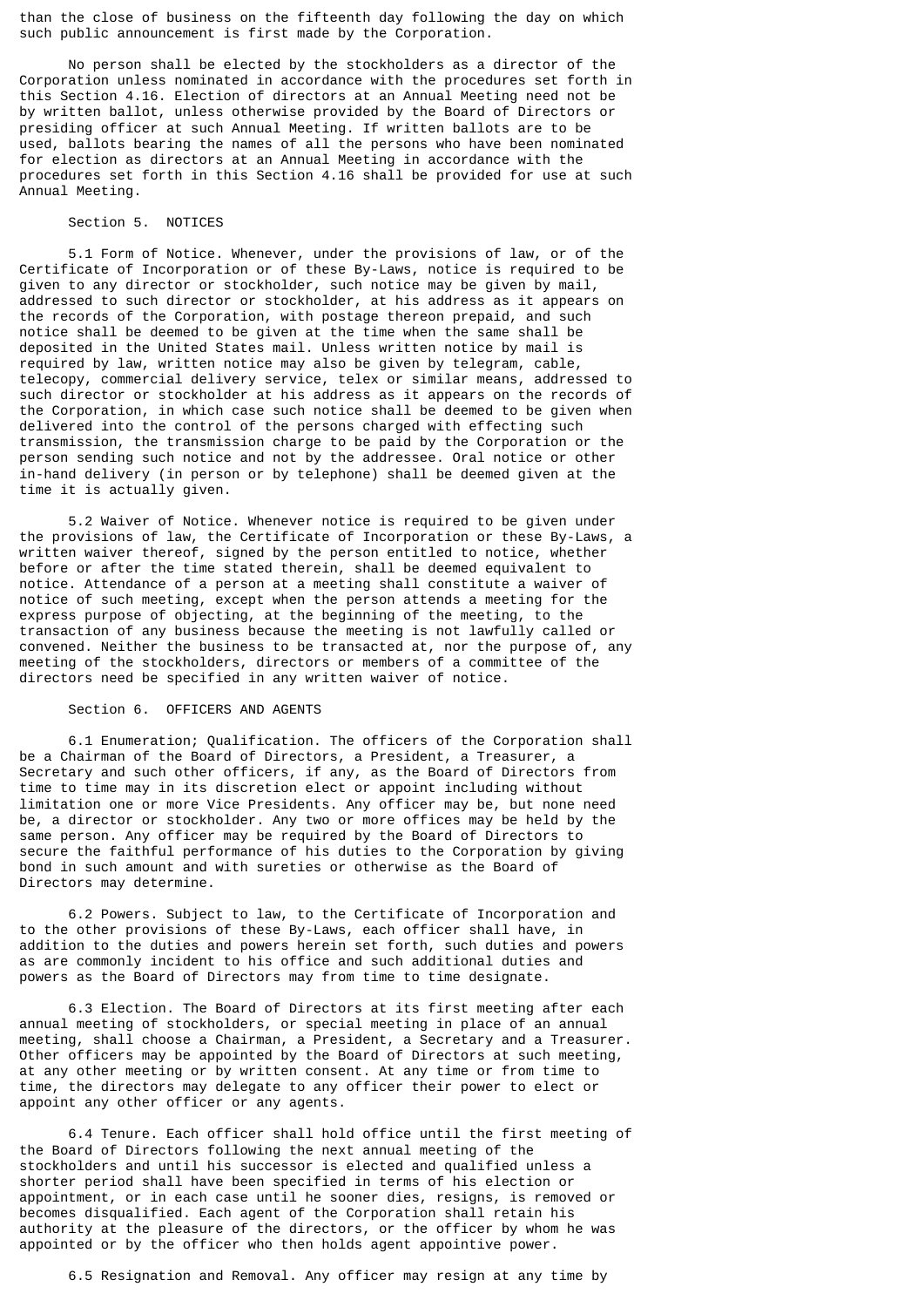delivering his resignation in writing to the President or the Secretary or to a meeting of the Board of Directors. Such resignation shall be effective upon receipt unless specified to be effective at some other time, and without in any case the necessity of its being accepted unless the resignation shall so state. The Board of Directors may at any time remove any officer either with or without cause. The Board of Directors may at any time terminate or modify the authority of any agent. No officer resigning and (except where a right to receive compensation shall be expressly provided in a duly authorized written agreement with the Corporation) no officer removed shall have any right to any compensation as such officer for any period following his resignation or removal, or any right to damages on account of such removal, whether his compensation be by the month or by the year or otherwise; unless in the case of a resignation, the directors, or in the case of removal, the body acting on the removal, shall in their or its discretion provide for compensation.

 6.6 Vacancies. If the office of the Chairman, the President, the Treasurer or the Secretary becomes vacant, the directors may elect a successor by vote of a majority of the directors then in office. If the office of any other officer becomes vacant, any person or body empowered to elect or appoint that office may choose a successor. Each such successor shall hold office for the unexpired term of his predecessor, and in the case of the Chairman, the President, the Treasurer and the Secretary until his successor is chosen and qualified, or in each case until he sooner dies, resigns, is removed or becomes disqualified.

## Section 7. CAPITAL STOCK

 7.1 Stock Certificates. Each stockholder shall be entitled to a certificate stating the number and the class and the designation of the series, if any, of the shares held by him, in such form as shall, in conformity to law, the Certificate of Incorporation and the By-Laws, be prescribed from time to time by the Board of Directors. Such certificate shall be signed by the President or a Vice-President and (i) the Treasurer or an Assistant Treasurer or (ii) the Secretary or an Assistant Secretary. Any of or all the signatures on the certificate may be a facsimile. In case an officer, transfer agent, or registrar who has signed or whose facsimile signature has been placed on such certificate shall have ceased to be such officer, transfer agent, or registrar before such certificate is issued, it may be issued by the Corporation with the same effect as if he were such officer, transfer agent, or registrar at the time of its issue.

 7.2 Lost Certificates. The Board of Directors may direct a new certificate or certificates to be issued in place of any certificate or certificates theretofore issued by the Corporation alleged to have been lost, stolen or destroyed, upon the making of an affidavit of that fact by the person claiming the certificate of stock to be lost, stolen or destroyed. When authorizing such issue of a new certificate or certificates, the Board of Directors may, in its discretion and as a condition precedent to the issuance thereof, require the owner of such lost, stolen or destroyed certificate or certificates, or his legal representative, to advertise the same in such manner as it shall require and/or to give the Corporation a bond in such sum as it may direct as indemnity against any claim that may be made against the Corporation with respect to the certificate alleged to have been lost, stolen or destroyed.

### Section 8. TRANSFER OF SHARES OF STOCK

 8.1 Transfer on Books. Subject to any restrictions with respect to the transfer of shares of stock, shares of stock may be transferred on the books of the Corporation by the surrender to the Corporation or its transfer agent of the certificate therefor properly endorsed or accompanied by a written assignment and power of attorney properly executed, with necessary transfer stamps affixed, and with such proof of the authenticity of signature as the Board of Directors or the transfer agent of the Corporation may reasonably require. Except as may be otherwise required by law, by the Certificate of Incorporation or by these By-Laws, the Corporation shall be entitled to treat the record holder of stock as shown on its books as the owner of such stock for all purposes, including the payment of dividends and the right to receive notice and to vote or to give any consent with respect thereto and to be held liable for such calls and assessments, if any, as may lawfully be made thereon, regardless of any transfer, pledge or other disposition of such stock until the shares have been properly transferred on the books of the Corporation.

 It shall be the duty of each stockholder to notify the Corporation of his post office address.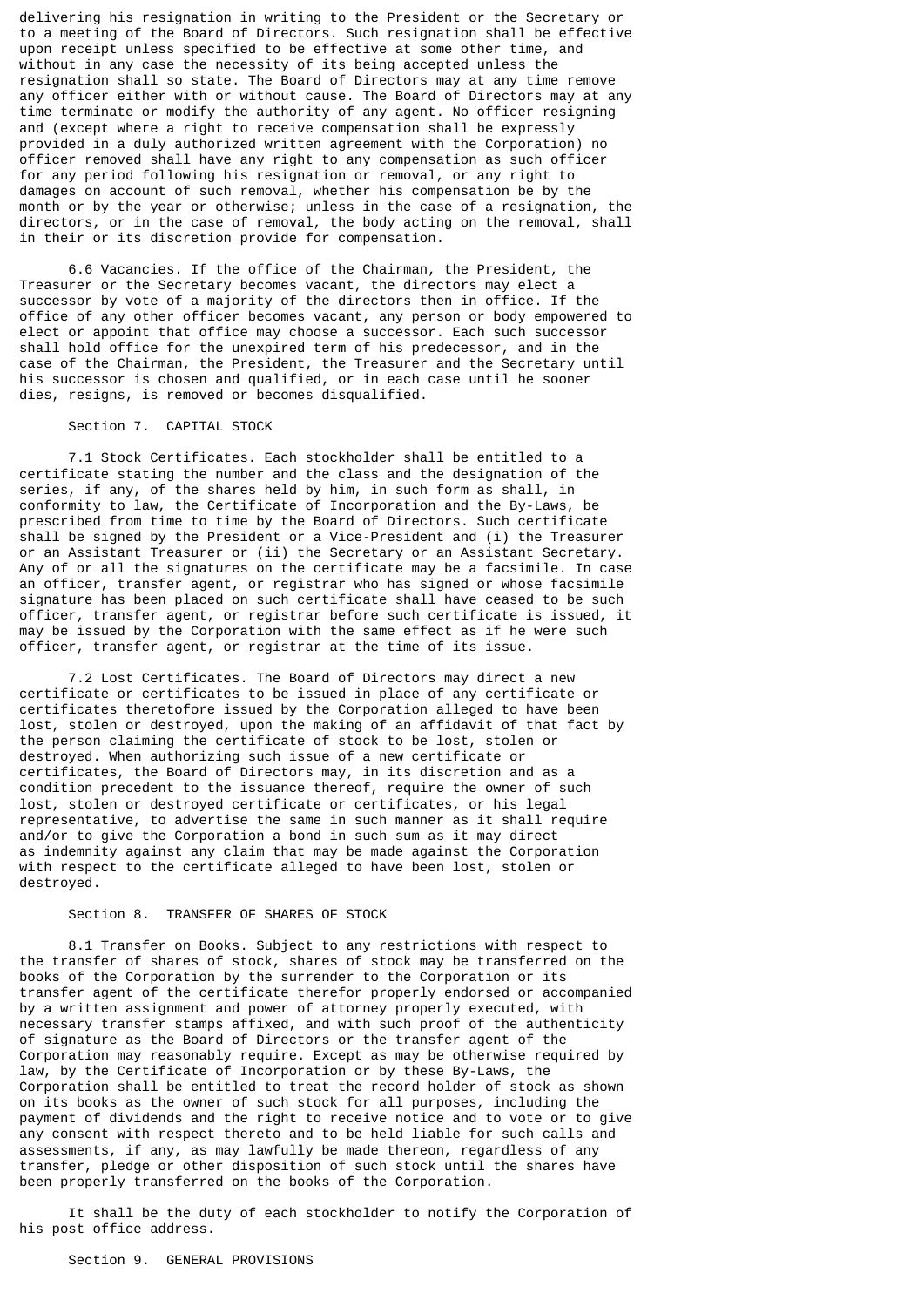9.1 Record Date. In order that the Corporation may determine the stockholders entitled to notice of or to vote at any meeting of stockholders or any adjournment thereof, or to express consent to corporate action in writing without a meeting, or entitled to receive payment of any dividend or other distribution or allotment of any rights, or entitled to exercise any rights in respect of any change, conversion or exchange of stock or for the purpose of any other lawful action, the Board of Directors may fix, in advance, a record date, which shall not be more than sixty days nor less than ten days before the date of such meeting, nor more than sixty days prior to any other action to which such record date relates. A determination of stockholders of record entitled to notice of or to vote at a meeting of stockholders shall apply to any adjournment of the meeting; provided, however, that the Board of Directors may fix a new record date for the adjourned meeting. If no record date is fixed,

 (a) The record date for determining stockholders entitled to notice of or to vote at a meeting of stockholders shall be at the close of business on the day next preceding the day on which notice is given, or, if notice is waived, at the close of business on the day next preceding the day on which the meeting is held;

 (b) The record date for determining stockholders entitled to express consent to corporate action in writing without a meeting, when no prior action by the Board of Directors is necessary, shall be the day on which the first written consent is expressed; and

 (c) The record date for determining stockholders for any other purpose shall be at the close of business on the day on which the Board of Directors adopts the resolution relating to such purpose.

 9.2 Dividends. Dividends upon the capital stock of the Corporation may be declared by the Board of Directors at any regular or special meeting or by written consent, pursuant to law. Dividends may be paid in cash, in property, or in shares of the capital stock, subject to the provisions of the Certificate of Incorporation.

 9.3 Payment of Dividends. Before payment of any dividend, there may be set aside out of any funds of the Corporation available for dividends such sum or sums as the directors from time to time, in their absolute discretion, think proper as a reserve or reserves to meet contingencies, or for equalizing dividends, or for repairing or maintaining any property of the Corporation, or for such other purpose as the directors shall think conducive to the interest of the Corporation, and the directors may modify or abolish any such reserve in the manner in which it was created.

 9.4 Checks. All checks or demands for money and notes of the Corporation shall be signed by such officer or officers or such other person or persons as the Board of Directors may from time to time designate.

 9.5 Fiscal Year. The fiscal year of the Corporation shall end the Saturday closest to the 31st of January unless otherwise determined by the Board of Directors.

 9.6 Seal. The Board of Directors may, by resolution, adopt a corporate seal. The corporate seal shall have inscribed thereon the name of the Corporation, the year of its organization and the word "Delaware." The seal may be used by causing it or a facsimile thereof to be impressed or affixed or reproduced or otherwise. The seal may be altered from time to time by the Board of Directors.

# Section 10. INDEMNIFICATION

 10.1 It being the intent of the Corporation to provide maximum protection available under the law to its officers and directors, the Corporation shall indemnify its officers and directors to the full extent the Corporation is permitted or required to do so by the General Corporation Law of Delaware as the same exists or hereafter may be amended. Such indemnification shall include payment by the Corporation, in advance of the final disposition of a civil or criminal action, suit or proceedings, of expenses incurred by a director or officer in defending any such action, suit or proceeding upon receipt of any undertaking by or on behalf of such director or officer to repay such payment if it shall ultimately be determined that he is not entitled to be indemnified by the Corporation. The Corporation may accept any such undertaking without reference to the financial ability of the person to make such repayment. As used in this paragraph, the terms "director" and "officer" include their respective heirs, executors, and administrators.